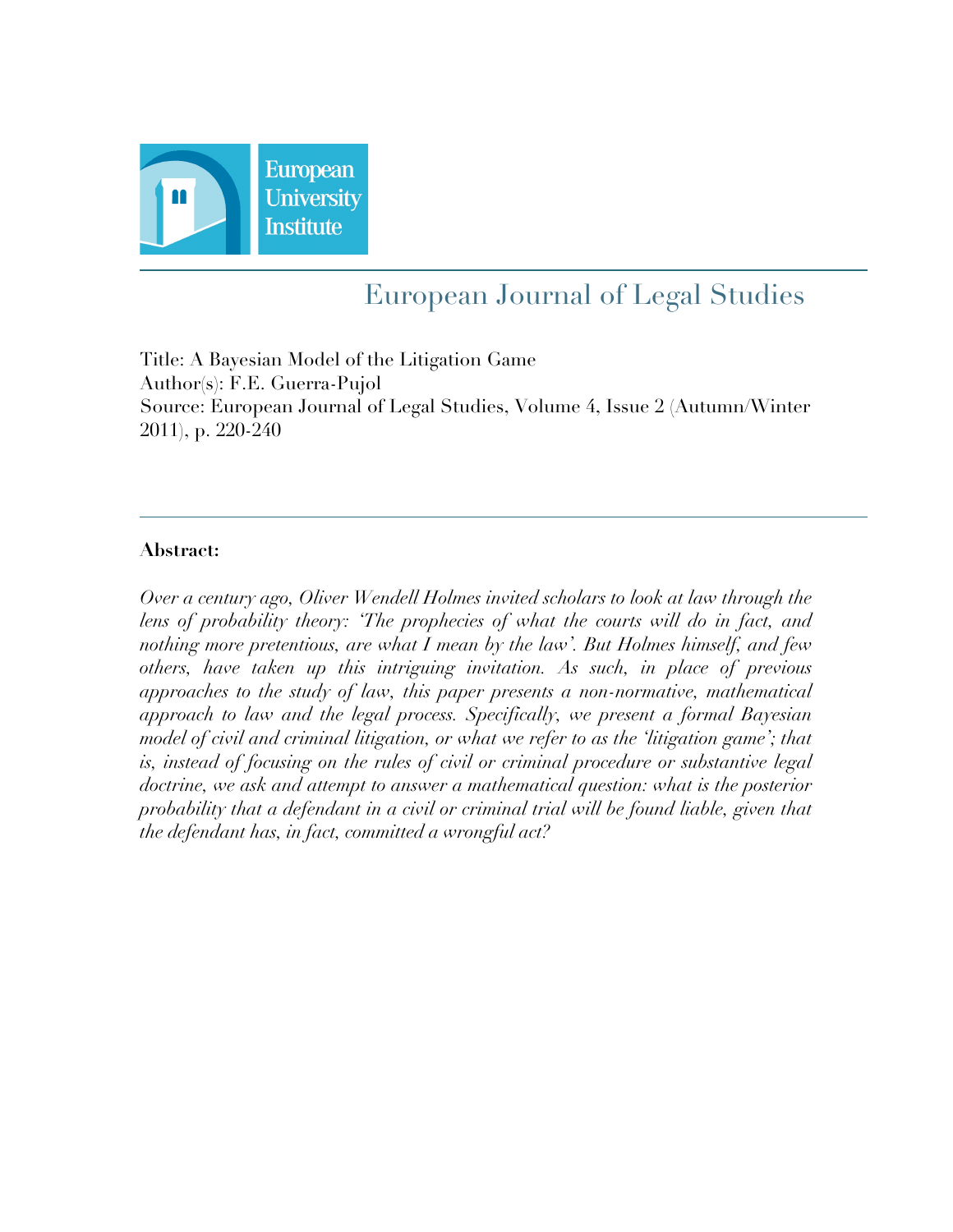# **ESSAY**

### **A BAYESIAN MODEL OF THE LITIGATION GAME**

## F.E. GUERRA-PUJOL\*

#### TABLE OF CONTENTS

| 1. Introduction                                             | 222 |
|-------------------------------------------------------------|-----|
| 2. Brief summary of previous approaches to the study of law | 223 |
| 3. The Bayesian approach to litigation                      | 225 |
| 4. The model                                                | 228 |
| 4.1 Non-random adjudication with risk-averse moving parties | 231 |
| 4.2 Non-random adjudication with risk-loving moving parties | 234 |
| 4.3 Random adjudication with risk-averse moving parties     | 236 |
| 4.4 Random adjudication with risk-loving moving parties     | 238 |
| 5. Conclusion                                               | 240 |

<sup>\*</sup> Associate Professor of Law, Barry University Dwayne O. Andreas School of Law, e-mail: eguerra@mail.barry.edu. The author thanks Dean Leticia Diaz and the Barry University for awarding him a summer grant in support of the research presented in this paper. The author also wishes to thank his colleague and close friend Orlando Ivan Martinez-Garcia for pointing him in the direction of mathematics so many years ago. Without Mr Martinez-Garcia's intellectual and personal friendship, the author would still find himself metaphorically lost at sea, clinging to the flotsam of traditional legal scholarship. Lastly, the author thanks Sydjia Robinson for her research assistance. In addition, Ms Robinson patiently listened to the author's ideas and made many useful suggestions during the many weeks spent researching and writing this paper.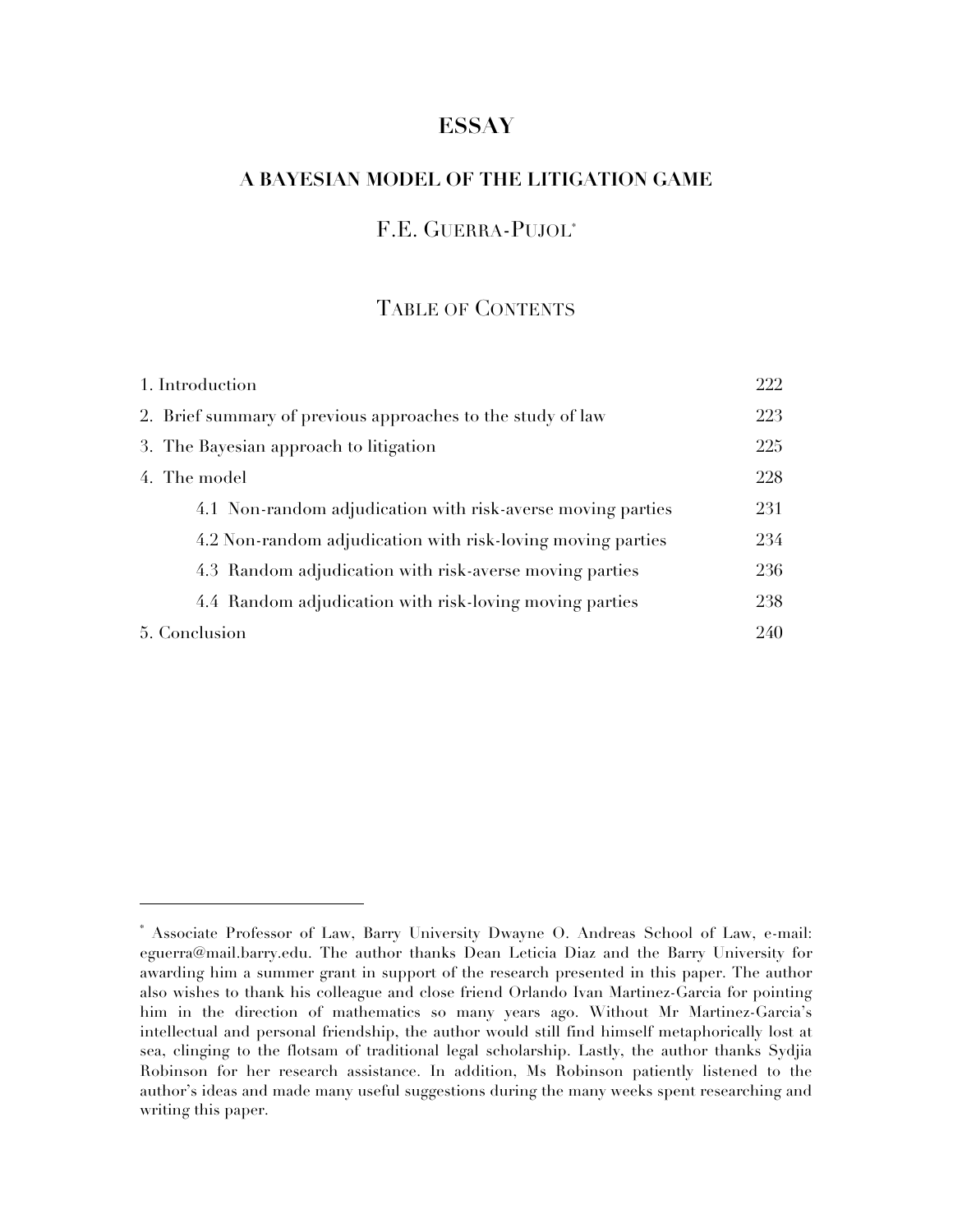## **1. Introduction**

 $\overline{a}$ 

Why do mathematics and legal studies travel in such different directions; why is it that mathematicians and lawyers rarely take the time to speak to one another? Mathematics is based on axioms and abstract symbols, beautiful patterns and elegant proofs, while law has traditionally been a linguistic game, one based on semantics, simple syllogisms, and reasoning by analogy.<sup>1</sup> This paper, however, attempts to bridge the gap between these apparently disparate disciplines by looking at the process of litigation through the lens of probability theory.

It was over a century ago that Oliver Wendell Holmes first invited scholars to look at the law through this lens: 'The prophecies of what the courts will do in fact, and nothing more pretentious, are what I mean by the law'.<sup>2</sup> But Holmes himself and few other scholars have taken up this intriguing invitation. As such, in place of previous approaches to the study of law, this paper presents a non-normative, mathematical approach to law and the legal process. Specifically, we turn to Thomas Bayes, not William Blackstone, for inspiration and present a formal Bayesian model of civil and criminal litigation, or what we refer to as the 'litigation game'.<sup>3</sup> That is, instead of focusing on the rules of civil or criminal procedure or substantive legal doctrine, we ask and attempt to answer a mathematical question: what is the posterior probability that a defendant in a civil or criminal trial will be found liable, given that the defendant has, in fact, committed a wrongful act?

<sup>&</sup>lt;sup>1</sup> Compare, for example, the overview of mathematics in Keith Devlin, *Mathematics: The Science of Patterns* (Holt 1994) with the description of the methods of legal reasoning in Edward H. Levi, *An Introduction to Legal Reasoning* (UChicago 1949).

 $^2$  Oliver Wendell Holmes, 'The Path of the Law' (1897) 10 Harvard LR 457, 461.

 $3$  The main reason we refer to the process of adjudication or litigation as a game is to emphasize the interdependence of litigation outcomes. In summary, the outcome of a civil or criminal trial depends not only on the guilt or innocence of the defendant but also on the strategic moves made by the parties. For a vivid presentation of the idea of interdependence and a summary of strategic ploys, see Thomas C. Schelling, *The Strategy of Conflict* (Harvard 1960). To our knowledge, the first use of the term 'litigation game' appears in Marc Galanter, 'Why the "Haves" Come Out Ahead' (1974) 9 LSR 95, reprinted in David Kennedy and William W. Fisher, *The Canon of American Legal Thought* (Princeton 2006) 495-545.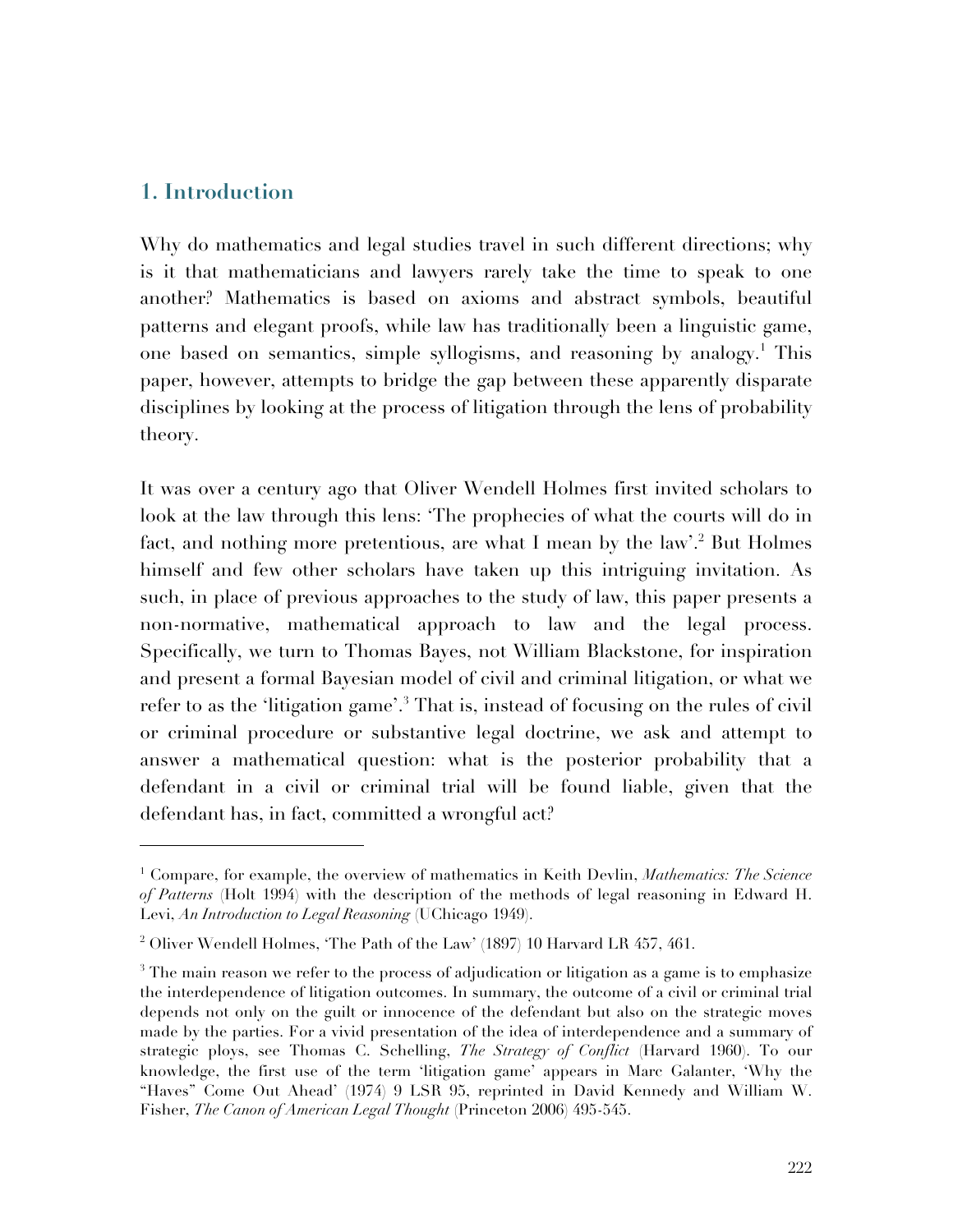VOLUME 4 **EJLS ESULS ISSUE 2** 

 $\overline{a}$ 

The remainder of this paper is organized as follows: following this brief introduction, Section 2 briefly summarizes previous approaches to the study of law: legal formalism, legal realism, and economic analysis of law. Next, Section 3 presents Bayes' rule of conditional probability and explains the logic of the Bayesian or probabilistic approach to litigation, while Section 4 presents our formal Bayesian model of the process of adjudication, the litigation game. Section 5 concludes with a confession by the author.

# **2. Brief summary of previous approaches to the study of law**

Since the classical days of Christopher Columbus Langdell, Anglo-American scholars have produced three important intellectual movements, three Kuhnian 'paradigm-shifts<sup>34</sup> often referred to as legal formalism, legal realism, and economic analysis of law (or 'law and economics').<sup>5</sup> Beginning with Dean Langdell, the so-called 'legal formalists' presented law and the legal system as a rational and self-contained logical system.6 Then came Oliver Wendell Holmes and the more radical 'legal realists', who, broadly speaking, saw law as a form of politics.<sup>7</sup> Where the formalists saw coherence and logical syllogisms, the realists saw politics and radical indeterminacy. But the realists and formalists shared the same fundamental flaw: they were unable to offer a workable and forwardlooking research agenda. The law-and-economics movement thus attempted to

<sup>&</sup>lt;sup>4</sup> The influential idea of scientific revolutions (or 'paradigm-shifts') is set forth in Thomas S. Kuhn, *The Structure of Scientific Revolutions* (3rd edn, UChicago 1996).

<sup>5</sup> A general history of previous legal scholarship is more fully presented in Kennedy & Fisher, *The Canon of American Legal Thought* (n 3) 1-12. See also Pierre Schlag, 'Spam Jurisprudence' (2009) 97 Georgetown LJ 803, 821; Richard A. Posner, 'The State of Legal Scholarship Today' (2009) 97 Georgetown LJ 845, 847.

<sup>&</sup>lt;sup>6</sup> This formalist view of law appears in the preface to Dean Langdell's famous casebook, Christopher Columbus Langdell, *Selection of Cases on the Law of Contracts* (Little Brown 1871) vvii.

<sup>&</sup>lt;sup>7</sup> Aside from Holmes, 'The Path of the Law' (n 2), another well-known statement of this position appears in Judge William Andrews's dissenting opinion in *Palsgraf v Long Island RR Co* [1928] 248 NY 339, 162 NE 99 (Andrews J). See also Felix Cohen, 'Transcendental Nonsense and the Functional Approach' (1935) 35 Columbia LR 809.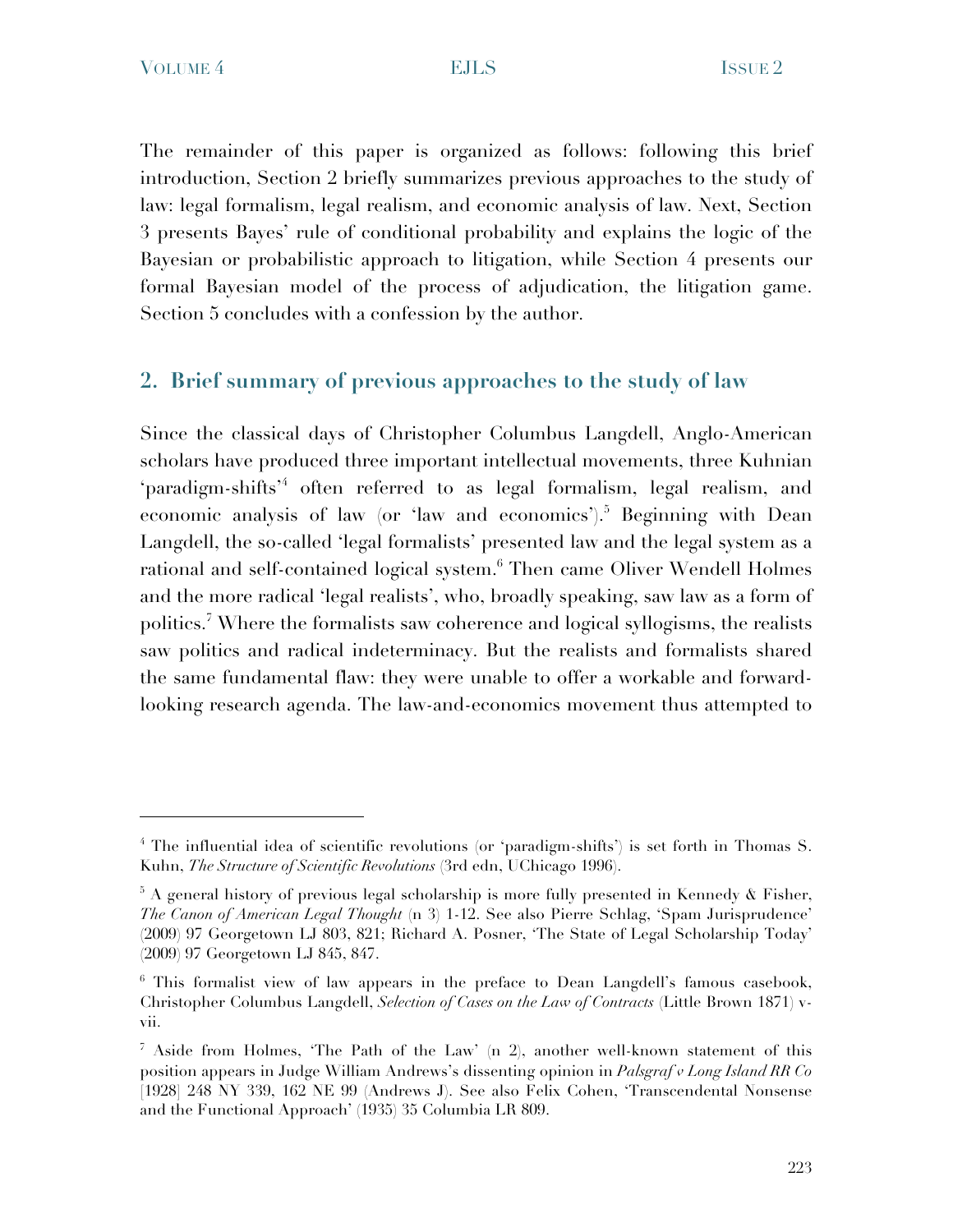fill this academic void, although some scholars have persuasively argued that economic analysis as applied to law is just another form of legal formalism.<sup>8</sup>

Nevertheless, economic analysis of law not only offered a forward-looking research program for legal studies, economists also imported another important innovation to legal scholarship: the use of mathematics and mathematical methods in law. Economists, not lawyers nor mathematicians, thus played a leading role in systematically applying mathematical methods to law. Perhaps the most celebrated use of mathematics in legal studies is found in the opening pages of Ronald Coase's landmark paper, 'The Problem of Social Cost', in which Professor Coase presents a simple and straightforward arithmetical table to illustrate the reciprocal nature of negative externalities.<sup>9</sup> Following Professor Coase's famous arithmetical analysis of the problem of harmful effects, many economists, and even some legal scholars, have continued to apply ever-more sophisticated mathematical methods to legal problems.<sup>10</sup>

For many scholars, however, the Achilles' heel of the economic approach to law is the 'rational actor model' of human behavior, the standard assumption of rationality. Broadly speaking, the law-and-economics literature tends to assume that legal actors have perfection information and are able to measure and weigh the benefits and costs of their actions, that is, that they are rational calculators of the expected utility of their decisions.<sup>11</sup> In contrast, in this paper we abandon the rationality assumption through the use of Bayesian analysis. Furthermore, in place of previous approaches to the study of law, such as legal formalism and legal realism, we present a formal mathematical model of civil and criminal

<sup>8</sup> See, for example, Arthur Alan Leff, 'Economic Analysis of Law: Some Realism about Nominalism' (1976) 60 Virginia LR 451.

 $^9$  Ronald H. Coase, 'The Problem of Social Cost' (1960) 3 JLE 1, 3.

 $10$  For example, one of the leading proponents of the use of sophisticated mathematical models in law is the economist Gary Becker, who has applied such methods to illuminate a wide range of legal fields, including criminal law, employment discrimination, and even family law. Gary S. Becker, *The Economic Approach to Human Behavior* (UChicago 1976).

 $11$  In defense of the rational actor model, it is worth noting that economists generally assume that legal and other actors maximize their utility functions, not because this is a realistic assumption (it is not), but rather to apply the methods of calculus and make economic analysis of legal problems mathematically tractable or, in the words of one writer, 'soluble'. Peter Medawar, *The Art of the Soluble* (Methuen 1967) 7.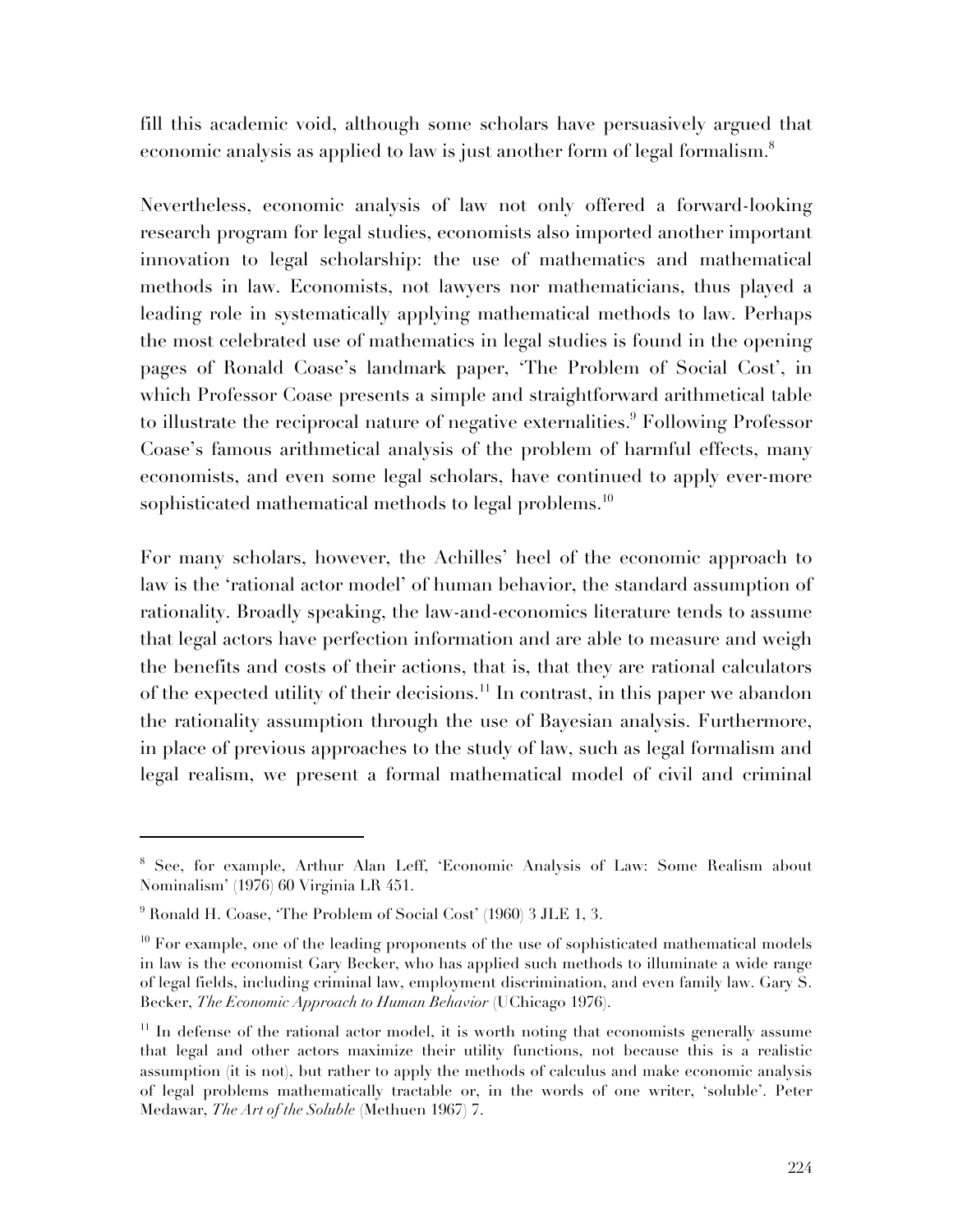litigation. Before presenting our Bayesian model of the litigation game, we briefly explain the logic of Bayesian reasoning below.

# **3. The Bayesian approach to litigation**

In contrast to previous approaches to legal studies, our approach is Bayesian or probabilistic, since our model of the litigation game is derived from Bayes' theorem or Bayes' rule of conditional probability.12 In summary, Bayes' theorem can be expressed in algebraic terms as follows:

 $Pr(A|B) = ([Pr(B|A)] \times [Pr(A)]) \div Pr(B)$ 

Explained in words, Bayes's formidable-looking formula may be broken down into the following five parts:

(i) The term on the left-hand side of the equation,  $Pr(A|B)$ , refers to the conditional probability (or posterior probability) of event A, given the occurrence of event B.

(ii) The right-hand side of the equation is a fraction: the numerator contains two parts,  $Pr(B|A) \times Pr(A)$ , while the denominator consists of one term,  $Pr(B)$ .

(iii) The first term in the numerator,  $Pr(B|A)$ , refers to the conditional probability of event B, given the occurrence of event A.

(iv) The second term in numerator,  $Pr(A)$ , refers to the prior probability (or unconditional probability) of event A, that is, the probability of A in the absence of any information about event B.

<sup>&</sup>lt;sup>12</sup> The first description of Bayes' ideas appears in Thomas Bayes, 'An Essay Towards Solving a Problem in the Doctrine of Chances' (1763) 53 Philosophical Transactions of the Royal Society of London 370. In addition, a comprehensive and useful survey of Bayes' theorem appears in James Joyce, 'Bayes' theorem', *The Stanford Encyclopedia of Philosophy* (Fall edn, 2008) <http://plato.stanford.edu/archives/fall2008/entries/bayes-theorem/> accessed 19 November 2011. In addition, a highly readable and simplified summary of Bayes' contributions to probability theory may be found in Brian Everitt, *Chance Rules* (Springer 2008) 88-104.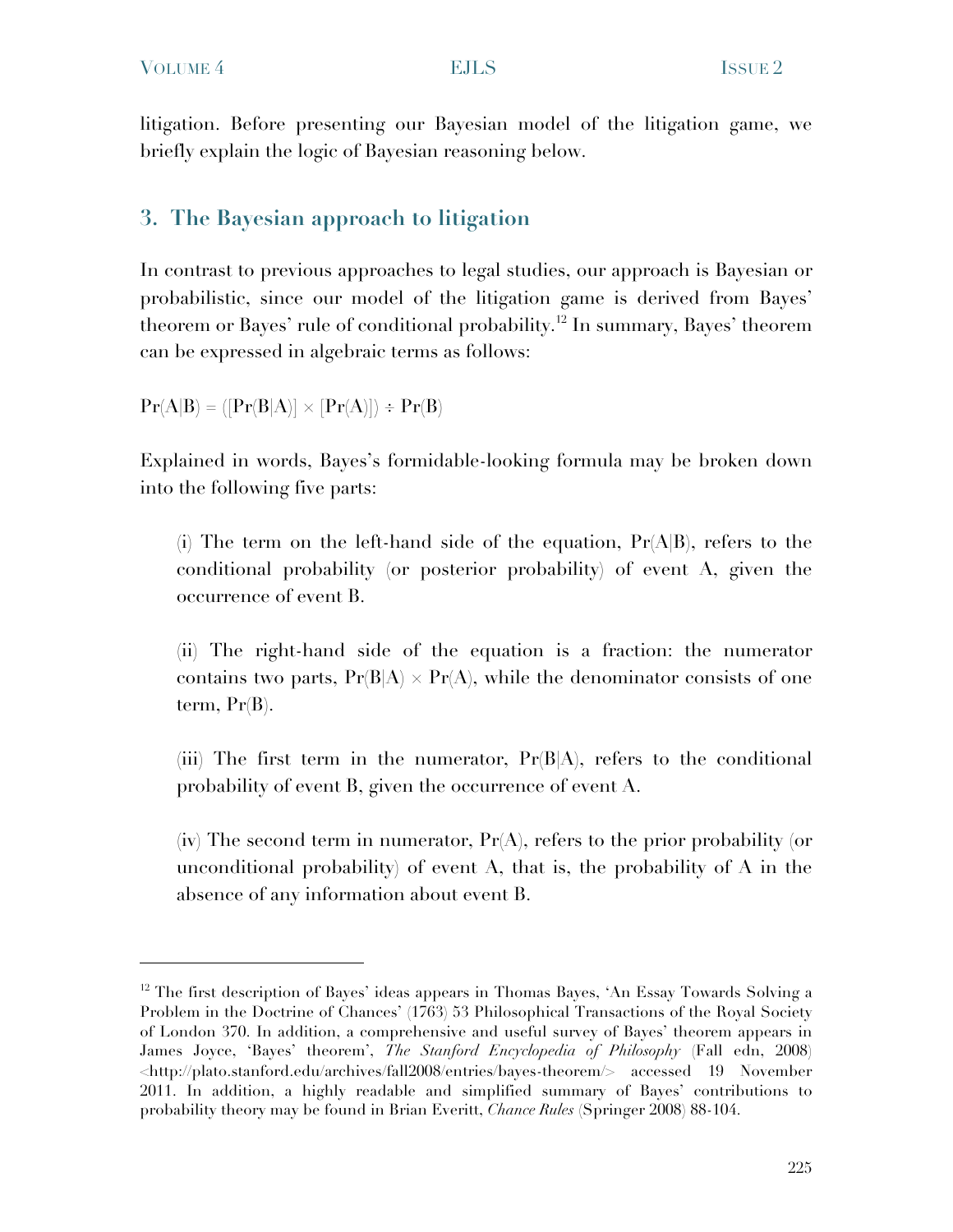$(v)$  Lastly, the denominator,  $Pr(B)$ , is the prior probability (or unconditional probability) of event B in the absence of any information about event A.

In the remainder of this paper, we will equate the term 'guilty' (or the letter 'A') with the event that the defendant in a particular litigation game has committed a wrongful or unlawful act, that is, an act for which he should be civilly or criminally liable.<sup>13</sup> In addition, we will equate the term the symbol  $+$  (or the letter 'B') with the event that the defendant is actually found liable at trial for the commission of a civil or criminal wrongful act.<sup>14</sup> In other words, B or  $+$  is the probability of a positive litigation outcome from the perspective of the moving party in the litigation game, the plaintiff (in a civil trial) or the prosecutor (in a criminal trial). In other words, the main idea here is that the moving party—the plaintiff or prosecutor, as the case may be—obtains a favorable or positive outcome, which is denoted by the symbol +, when the defendant is found civilly or criminally liable at trial. Our Bayesian model of the litigation game thus poses the following fundamental question: what is the posterior probability that a defendant in a civil or criminal trial will be found liable, given that the defendant has not, in fact, committed any wrongful act.<sup>915</sup>

At this point, we must introduce and formally define the technical concepts of 'sensitivity' and 'specificity'. In the context of our Bayesian model of the litigation game, these concepts refer to the underlying reliability of a civil or criminal trial to distinguish between guilty and innocent defendants. Since civil or criminal liability should be imposed only on guilty defendants, i.e., defendants who have in fact committed an unlawful wrongful act, sensitivity and specificity are thus important values. Specifically, the 'sensitivity' of the litigation game—written as  $Pr(B|A)$  or, in our model,  $Pr(+|guilty)$ —indicates how well a civil or criminal trial is able to correctly impose liability on guilty defendants. In summary, this measure is defined formally as the probability of a

<sup>&</sup>lt;sup>13</sup> The term  $Pr(A)$  or  $Pr(guilly)$  (in contrast to the terms 'A' or 'guilty') refers to the prior probability in the absence of additional information that this event (i.e., the imposition of civil or criminal liability) has in fact occurred.

 $14$  In other words, the symbol + and the term 'positive litigation outcome' is not meant to convey a pro-plaintiff or pro-prosecutor bias; instead, we use it to indicate a litigation outcome in which civil or criminal liability is imposed on the defendant.

<sup>&</sup>lt;sup>15</sup> Like the term 'litigation', we define 'wrongful act' broadly to include both civil wrongs, such as torts and breaches of contract, as well as criminal wrongs, such as homicide and theft.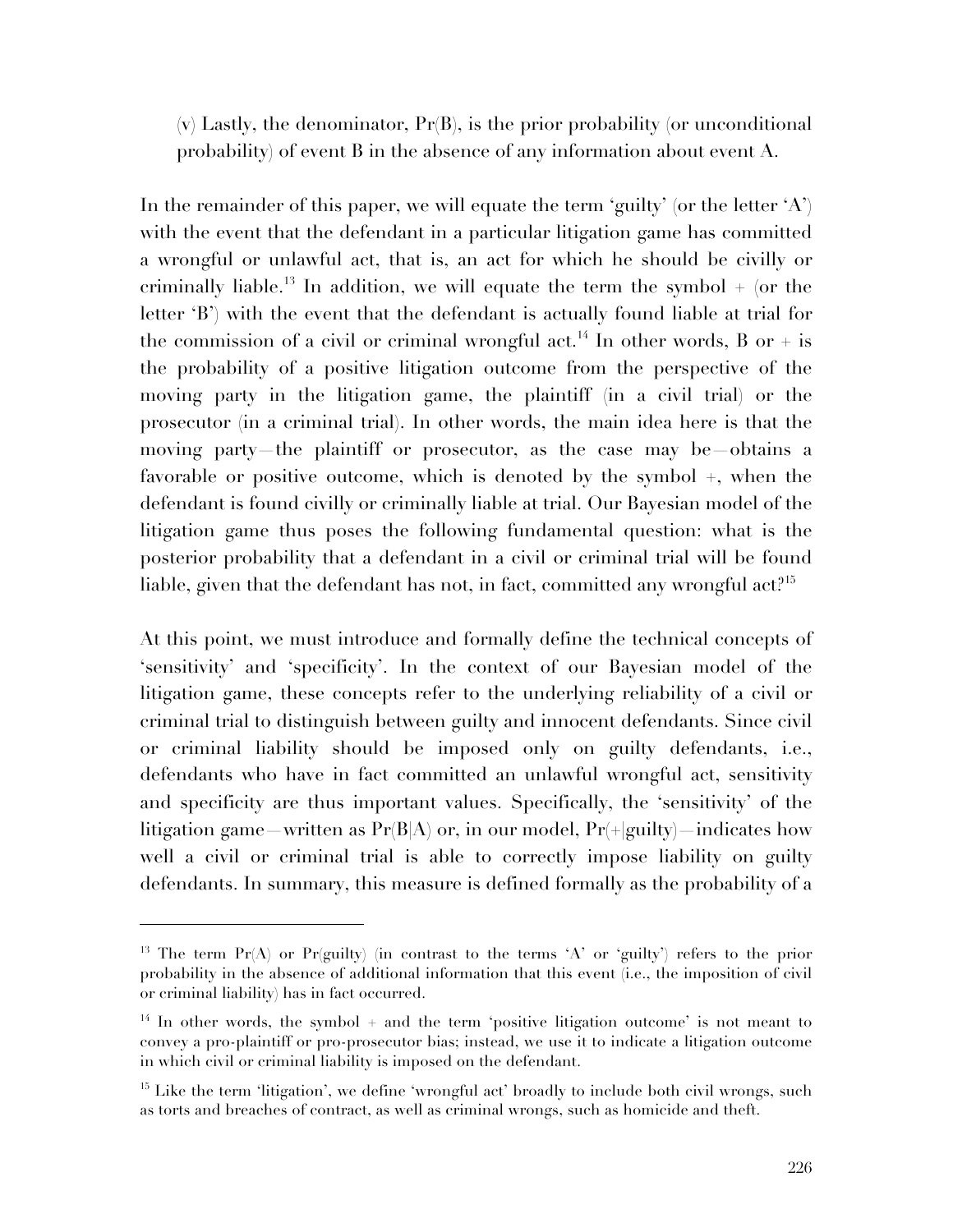positive litigation outcome (i.e., liability imposed on the defendant, which represents a 'positive' outcome from the plaintiff's or prosecutor's perspective), given that the defendant being tried has actually committed an unlawful wrongful act.

By contrast, the 'specificity' of the litigation game, which may be written as Pr(– |innocent), reflects how well a civil or criminal trial is able to correctly screen out innocent defendants. This measure is defined formally as the probability of a negative litigation outcome (i.e., no liability imposed on the defendant, which represents a 'negative' outcome from the perspective of the moving party, plaintiff or prosecutor), given that the defendant has not committed a wrongful act.

Before presenting our Bayesian model in section 4 below, we wish to make three general points about Bayesian reasoning in general. First, the basic idea behind Bayes's theorem is the idea that the conditional probability of event A, such as a defendant being found liable, given the occurrence of another event B, the defendant's commission of a wrongful act, not only depends on the strength of the relationship between A and B; it also depends on the prior probability of each event. Thus, according to Bayes's theorem, the probability that a defendant in a civil action will be found liable (for tort, breach of contract, etc.), given that a plaintiff has brought an action against the defendant, will generally depend on two sets of probabilities: (i) the likelihood of the defendant being found liable given the strength of plaintiff's claim, and (ii) the prior probabilities or success rates of plaintiffs and defendants generally.

Secondly, notice that the probability of some event A conditional on some other event B is not the same as the conditional probability of event B given event A, or stated formally:  $Pr(A|B)$  is not equal to  $Pr(B|A)$ .<sup>16</sup> For example, the probability that a defendant will be found civilly or criminally liable, given that the defendant has committed some wrongful act (the commission of a tort, a breach of contract, a crime, etc.), is not the same as the probability that the defendant's wrongful conduct will result in liability, given that the plaintiff brings an a civil or criminal action against the defendant. We will explore this

<sup>16</sup> This point is also made in Everitt, *Chance Rules* (n 12) 90.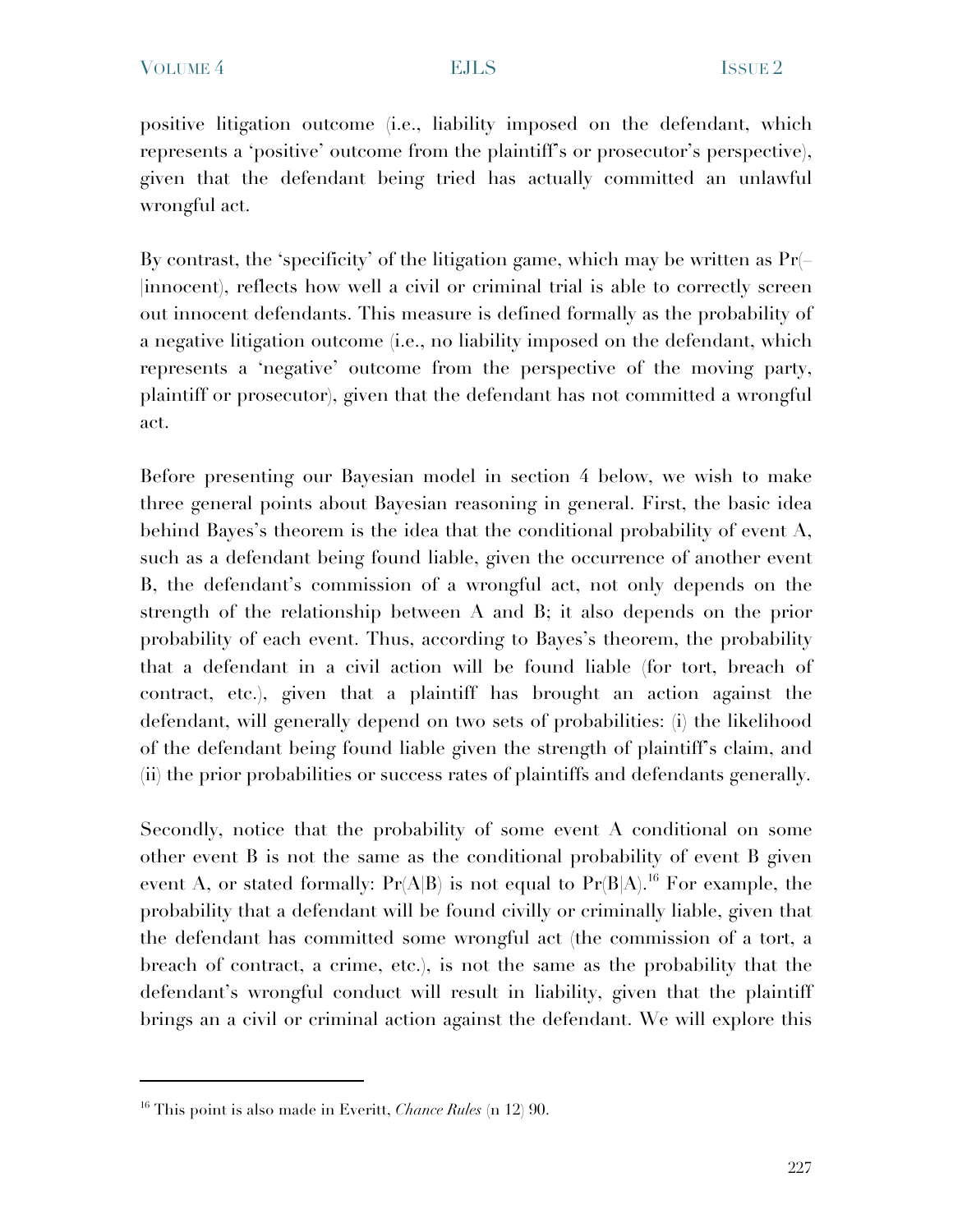idea further in section 4 below, when we present our Bayesian model of the litigation game.

Lastly, it is also worth noting that our Bayesian model of the litigation game does not rely on any unrealistic assumptions about human rationality, nor does it require any detailed information about any particular rules of procedure or about substantive legal doctrine. Since such procedural rules and legal doctrines are often unclear, contested, and subject to manipulation,<sup>17</sup> one can begin to appreciate the advantage of the Bayesian approach to civil and criminal litigation. In place of hunches, verbal arguments, and the inevitable 'thrust and parry' of competing interpretations of indeterminate rules and doctrines,<sup>18</sup> our Bayesian approach to the litigation game attempts to understand the legal process from a probabilistic perspective.

# **4. The model**

 $\overline{a}$ 

Here, we present a stylized Bayesian model of the litigation game. To do so, we make a number of simplifying assumptions about the litigation process. First, we define 'litigation' broadly to include both criminal and civil cases. In essence, the litigation game (whether civil or criminal) is a contest in which the moving party, the plaintiff or the prosecutor, attempts to impose civil or criminal liability on the defendant for the commission of an unlawful or wrongful act (whether civil or criminal in nature). And likewise, seen from the defendant's perspective, litigation is a contest in which defendants attempt to avoid the imposition of liability. Our model thus presents litigation as a game with two possible outcomes: (i) positive and (ii) negative (hence the term, 'litigation game'). Specifically, a positive outcome occurs when the moving party successfully imposes civil or criminal liability on the defendant; a negative outcome, when the defendant is able to avoid the imposition of liability.19

<sup>17</sup> See, for example, Gordon Tullock, *The Logic of the Law* (Basic Books 1971) 48-49.

<sup>18</sup> Karl Llewellyn, *The Common Law Tradition* (Little Brown 1960) 522-529.

<sup>&</sup>lt;sup>19</sup> As an aside, we note that our Bayesian model of the litigation game ignores the temporal dimension of adjudication ('time costs' and the problem of delay); instead, we assume for simplicity that litigation is an instantaneous event, like a coin toss or the roll of a die. For a deeper exploration of the problem of time scarcity, see F.E. Guerra-Pujol, 'Time Scarcity and the Problem of Social Replicants: Clones and the Coase Theorem' (forthcoming) 2 JLSD.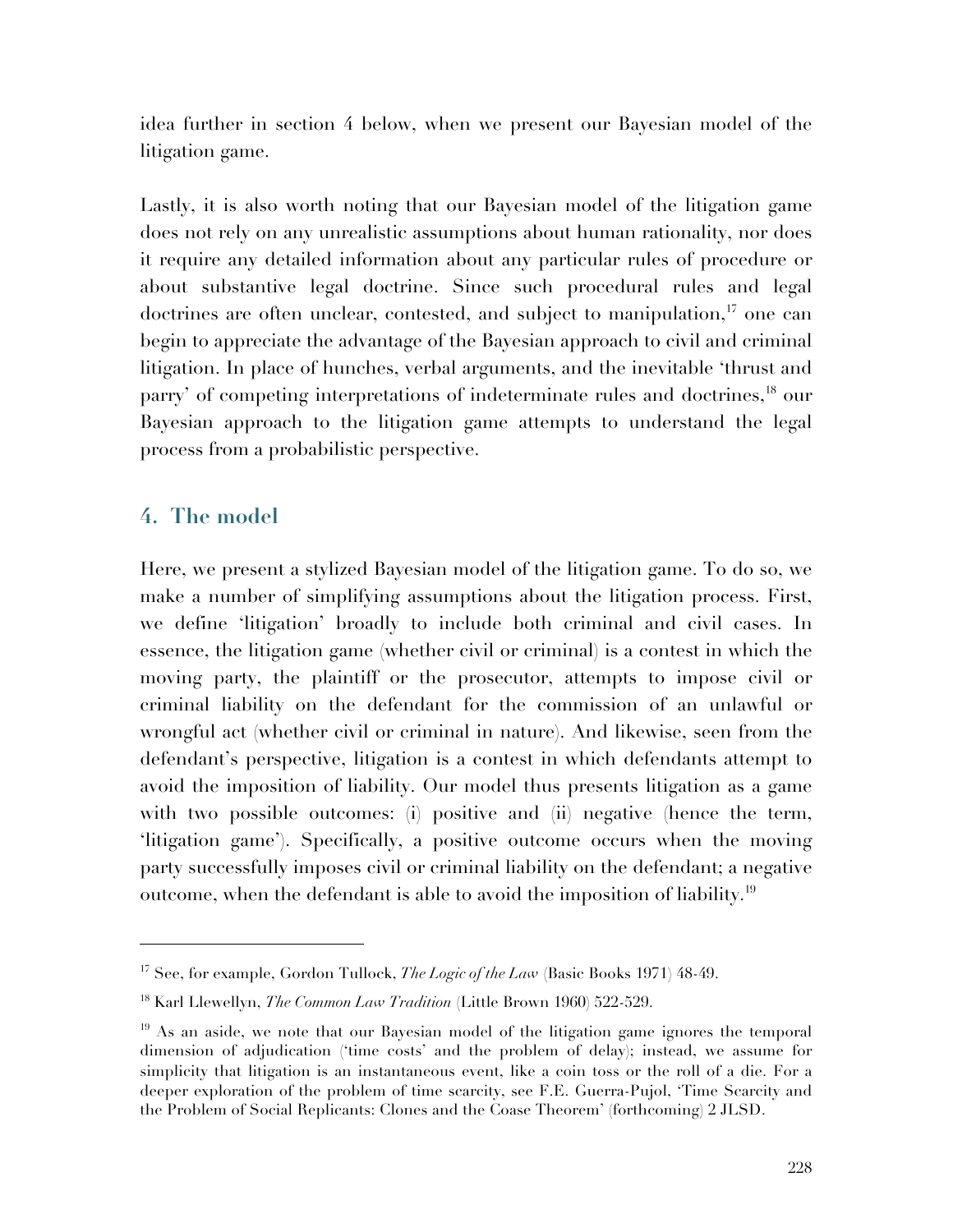Before proceeding, notice that the relevant rules of procedure (i.e., the rules of the litigation game)—as well as the scope and legal meaning of 'wrongful acts' and the types of legal liability imposed on wrongful actors—are not relevant and are thus extraneous to our simplified model. In place of traditional legal analysis, our model abstracts from the morass of legal materials and takes these features of the legal landscape as a given. Stated formally, these details are exogenous or external to our model. Having stated our simplifying assumptions, we now proceed to apply Bayes' theorem to the litigation process. Recall the statement of Bayes' rule from the previous section of this paper:

$$
Pr(A|B) = [Pr(B|A) \times Pr(A)] \div Pr(B)
$$

Translated into the language of our model of the litigation game, Bayes' rule may now be restated as follows:

$$
Pr(guily|+) = [Pr(+|guily) \times Pr(guily)] \div Pr(+)
$$

In other words, we want to find the posterior probability,  $Pr(gulity|+)$ , that a defendant will be found liable at trial, given that he or she has actually committed some wrongful act. Ideally, of course, liability should be imposed only when a defendant has actually committed a wrongful act, and conversely, no liability should be imposed on innocent defendants.20 But in reality, false negatives and false positives will occur for a wide variety of reasons, such as heightened pleading standards and abuse of discovery in civil actions and prosecutorial discretion and prosecutorial misconduct in criminal cases.<sup>21</sup> Stated colloquially, some guilty defendants will be able to avoid the imposition of liability, while some innocent ones will be punished.

Our Bayesian approach to the litigation game takes into account both (i) the possibility of a false positive (i.e., the imposition of liability when the defendant

<sup>&</sup>lt;sup>20</sup> In an ideal or perfect legal system, the value for  $Pr(guilly|+)$  should be equal to or close one. Stated formally,  $Pr(A|B) \approx 1$ .

 $21$  In the context of the litigation game, a false positive or Type I error occurs when a defendant who has not committed a wrongful act is nevertheless found liable for the commission of such act. By contrast, a false negative or Type II error occurs when a tortious or guilty defendant is able to avoid the imposition of liability.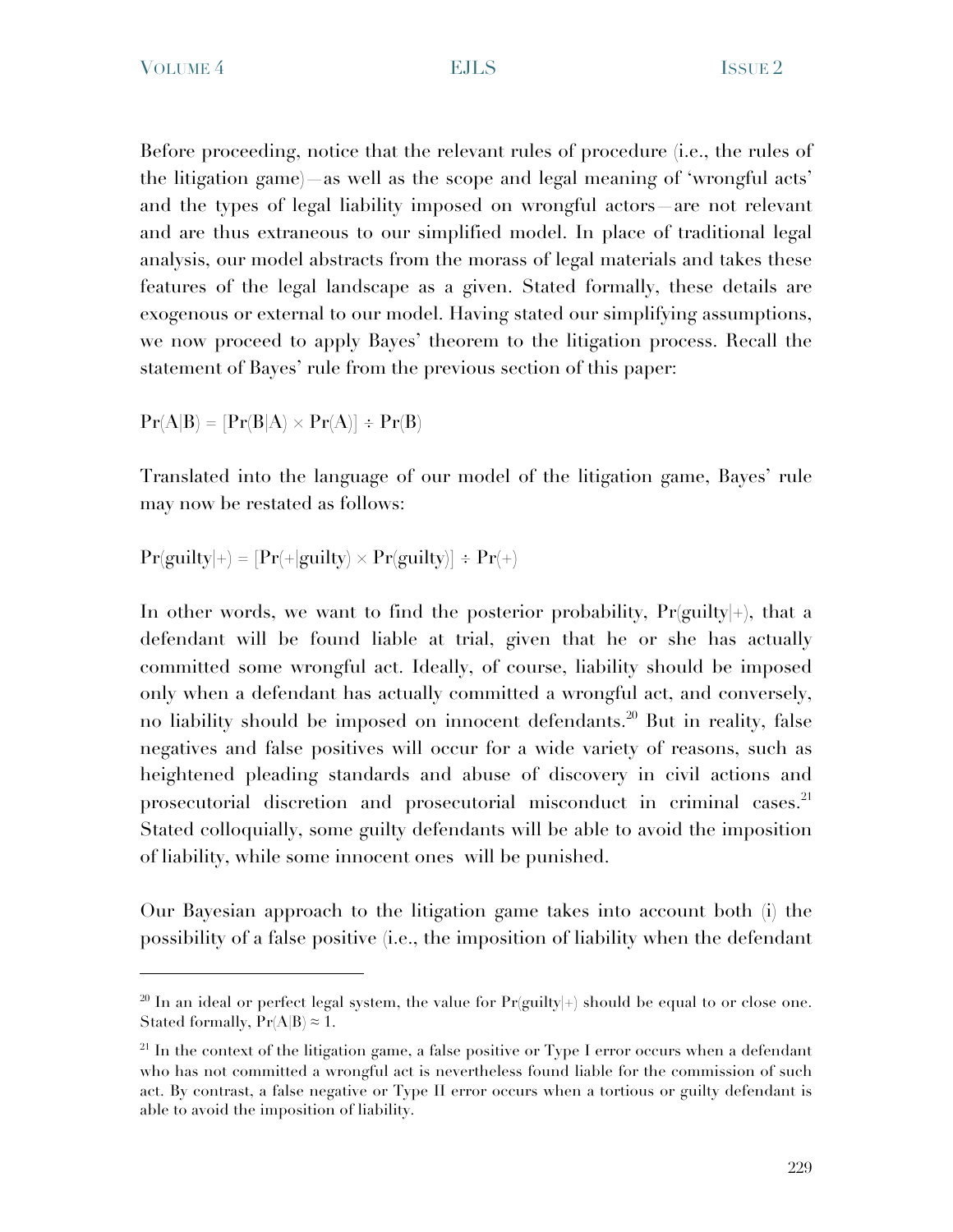has not committed any wrongful act) as well as (ii) the possibility a false negative (no liability even though the defendant has, in fact, committed a wrongful act). The purpose of our stylized model, however, is not to explore the many systemic imperfections—procedural or practical or otherwise—in the existing legal system, imperfections contributing to the problem of false positives and negatives. This well-worn path has been explored by many others.<sup>22</sup> Instead, the goal of our model is to solve for  $Pr(guilty|+)$  and answer the following key question: how reliable is the litigation game, that is, how likely is it that a defendant who is found liable is, in fact, actually guilty of committing a wrongful act?

We will consider four possible scenarios or types of litigation games in the remainder of this paper: (i) non-random adjudication with risk-averse or 'virtuous' moving parties, (ii) non-random adjudication with risk-loving or 'lessthan-virtuous' moving parties, (iii), random adjudication with risk-averse moving parties, and (iv) random adjudication with risk-loving moving parties. This schema may thus be depicted in tabular form as follows:

| <b>Type of litigation game</b> | Type of moving party |
|--------------------------------|----------------------|
| non-random adjudication        | risk-averse          |
| non-random adjudication        | risk-loving          |
| random adjudication            | risk-averse          |
| random adjudication            | risk-loving          |

 $\overline{a}$ 

In summary, the adjudication variable in our model refers to the reliability or screening effectiveness of the process of adjudication. Specifically, 'nonrandom adjudication' refers to litigation games that are 90% sensitive and 90% specific, an assumption based on the classic and oft-repeated legal maxim 'it is better that ten guilty men escape than that one innocent suffer'.<sup>23</sup> Random

<sup>22</sup> See, for example, Galanter, 'Why the "Haves" Come Out Ahead' (n 3); see also Tullock, *The Logic of Law* (n 17).

 $^{23}$  4 Bl Comm 358, quoted in Eugene Volokh, 'N Guilty Men' (1997) 146 U Penn LR 173.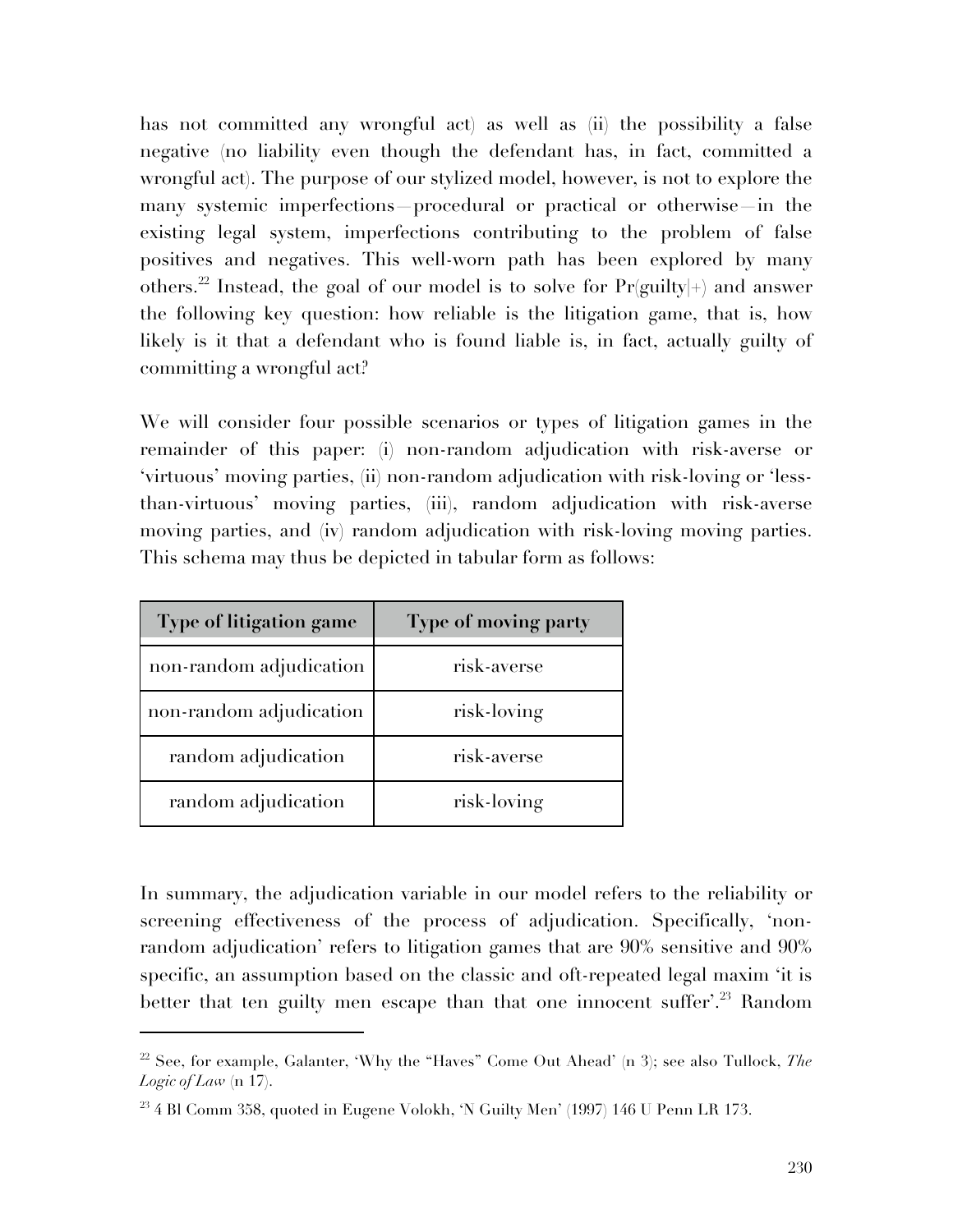adjudication, in contrast to non-random adjudication, occurs when litigation games are only 50% sensitive and 50% specific and thus no more reliable than the toss of a coin.<sup>24</sup> As an aside, it is worth asking, why would the process of adjudication ever produce a 'random' outcome in the real world? One possibility is that the level of randomness or unpredictability of adjudication might be a function of the level of complexity or ambiguity of legal rules. Consider, for example, the 'reasonable man' standard in tort law: the more complex or 'open-textured' the rules of substantive and procedural law are, the more random the litigation game will be.<sup>25</sup> Also, before proceeding, notice that the adjudication variable can never be 100% sensitive nor 100% specific since errors are inevitable in any process of adjudication, regardless of the litigation procedures that are in place.

In addition, the term 'risk-averse' or 'virtuous', as applied to moving parties, refers to plaintiffs and prosecutors who play the litigation game only when they are at least 90% certain that the named defendant has committed an unlawful wrongful act, while 'risk-loving' or 'less-than-virtuous' moving parties refers to plaintiffs and prosecutors who are willing to play the litigation game even when they are only 60% certain that the named defendant has committed a wrongful act. Stated colloquially, virtuous plaintiffs are civil plaintiffs who rarely file frivolous claims and criminal prosecutors who rarely abuse their discretion; by contrast, less-than-virtuous moving parties are more willing to gamble on litigation games than their more virtuous colleagues.

### **4.1 Non-random adjudication with risk-averse moving parties**

Suppose the litigation game is 90% sensitive and 90% specific, that is, suppose the process of litigation is able to determine correctly, at least 90% of the time, when a defendant has committed a wrongful act, and suppose further that the process will also determine correctly, again at least 90% of the time, when a

<sup>&</sup>lt;sup>24</sup> With respect to trials with two possible outcomes (e.g., positive and negative, or heads and tails), by definition a random outcome cannot occur with more nor with less than 50% probability. We thank our research assistant, Sydjia Robinson, for pointing out this observation to us.

<sup>25</sup> See HLA Hart, *The Concept of Law* (2nd edn, Clarendon Press 1994); see also Gordon Tullock, *The Logic of the Law* (n 17) 48-49. For further exploration of this topic, see F.E. Guerra-Pujol, 'Chance and Litigation' (forthcoming) 21 Boston U Public Interest LJ.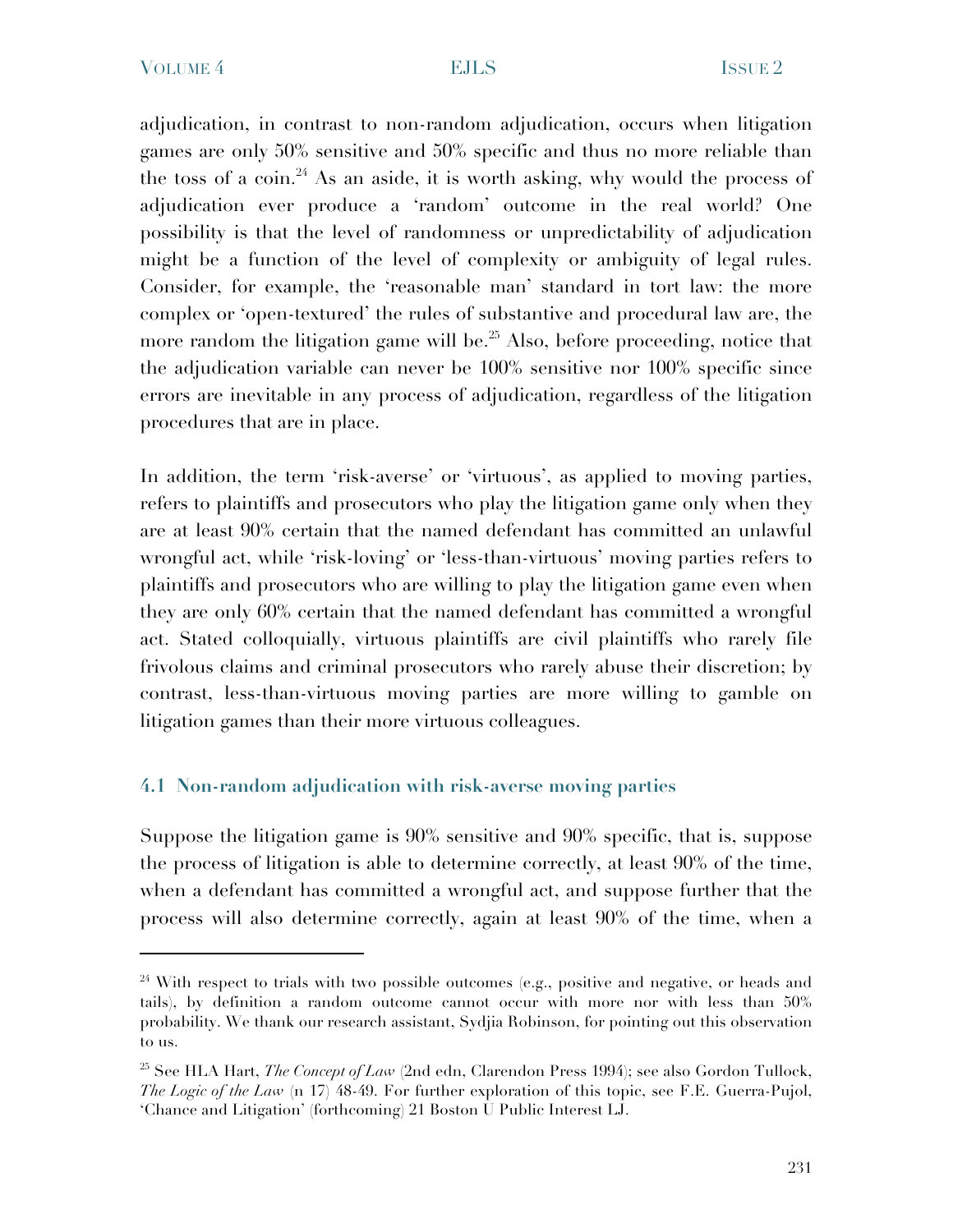defendant has not, in fact, committed a wrongful act. The intuition behind this assumption (non-random adjudication) is that reliable legal procedures will tend to produce just and fair results. 26 Of course, the existence of reliable adjudication procedures in which liability is imposed only on guilty defendants is not a sufficient condition for justice. When a defendant has broken an unjust or unfair law (licensure requirements and racial segregation laws quickly come to mind), justice would be better served by an unreliable adjudication procedure (i.e., by not enforcing the unjust or unfair law in the first place). But putting aside the underlying meaning of justice, such a litigation game appears to be a highly accurate one, since it will correctly determine with 90% probability, or nine times out of 10, whether the defendant has or has not committed a wrongful act, an essential precondition before liability may justly be imposed.

Nevertheless, even in the absence of unjust laws, our model of non-random adjudication still suffers from a 10% error rate. Given this error rate, we must turn to Bayes' rule to determine the posterior probability that liability will nevertheless be incorrectly imposed on an innocent defendant, that is to say, the probability that a defendant who has not committed a wrongful act will be incorrectly classified as a wrongful or guilty defendant. To apply Bayes' theorem, we must find the prior probability that any given defendant, selected at random, has in fact committed a wrongful act. What is this prior probability?

First, let the term 'guilt' stand for a guilty defendant, let 'innocent' represent an innocent defendant, and let the + symbol indicate the event of a positive litigation outcome for the plaintiff or prosecutor, as the case may be. That is, from the plaintiff or prosecutor's perspective, a positive outcome, or +, occurs when liability is eventually imposed on the defendant. We now proceed to find the values for  $Pr(+|gui|ty)$ ,  $Pr(+|innocent)$ ,  $Pr(gui|ty)$ ,  $Pr(innocent)$ , and  $Pr(+)$ . To begin with,  $Pr(+|gui|y)$  is the probability that a guilty defendant will be found guilty at the end of a litigation game. Since we have assumed that the litigation game is 90% sensitive, the value for  $Pr(+|$ guilty) is equal to 0.9. By the same token, Pr(+|innocent), the probability that a particular litigation game will produce a false positive (i.e., the probability that liability will be imposed on an

<sup>26</sup> Henry M. Hart and Albert M. Sacks, *The Legal Process* (William N. Eskridge and Philip P. Frickey eds, Foundation 1994).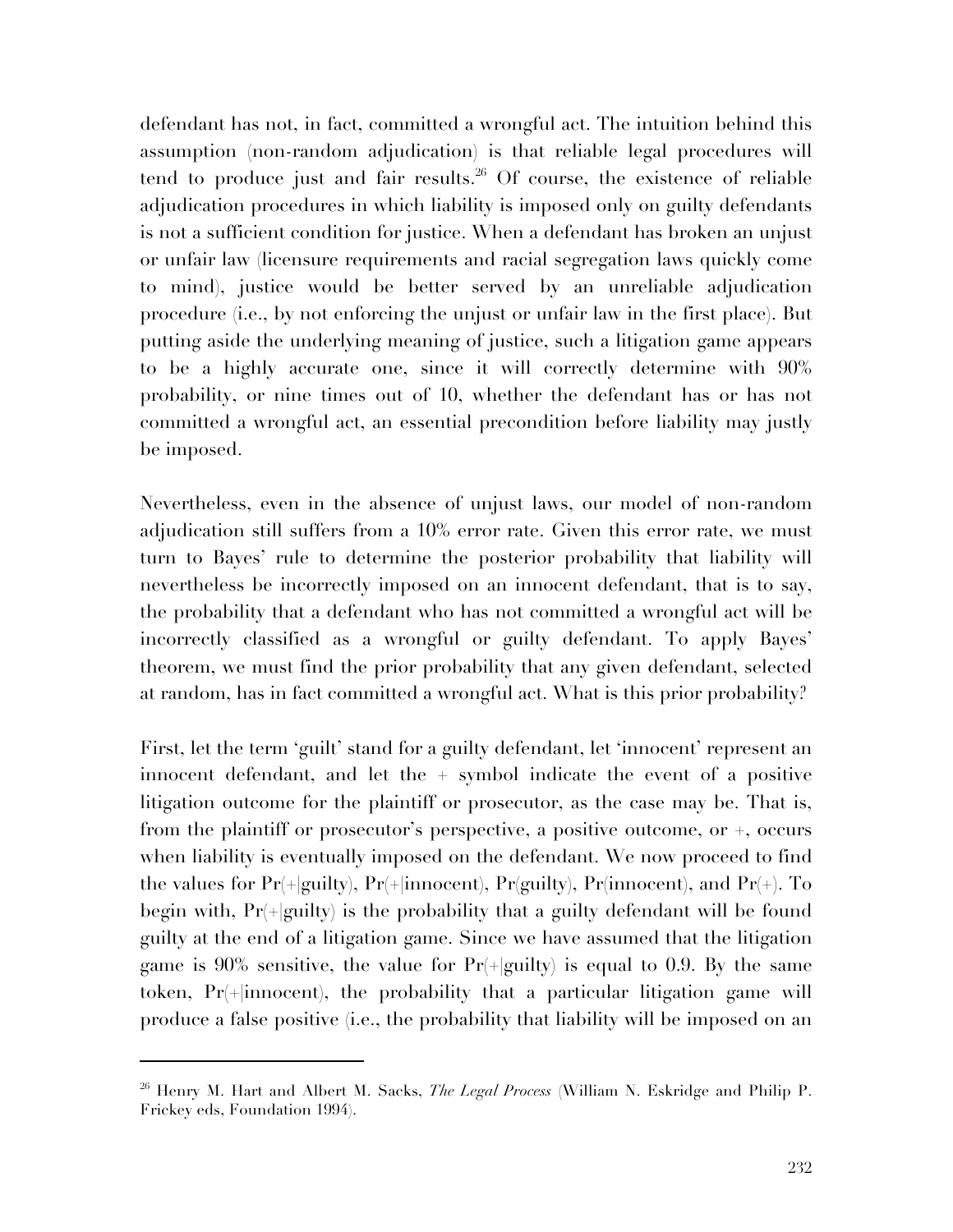innocent defendant) is equal to 0.1. This value is 0.1 since, given our initial assumptions, the litigation game produces false positives only 10% of the time.

Now suppose that plaintiffs and prosecutors are risk-averse or virtuous parties, that is, assume that plaintiffs and prosecutors alike are willing to play the litigation game only when they are at least 90% certain that the named defendant has, in fact, committed an unlawful wrongful act.<sup>27</sup> Accordingly, given these stringent assumptions (i.e., risk-averse moving parties and nonrandom adjudication), the prior probability that a given defendant is guilty is 90%, or stated formally, letting A stand for the prior probability of being guilty, then  $Pr(A) = Pr(guilly) = 0.9$ . Summing up,  $Pr(A)$  or  $Pr(guilly)$  is the prior probability, in the absence of any additional information, that a particular defendant has committed a wrongful act. As stated above, this term is equal to 0.9 since we have assumed that 90% of all named defendants are guilty. Likewise, we determine  $Pr(B)$  or  $Pr(\text{innocent})$ , the prior probability that a particular defendant has not committed any wrongful act. This is simply 1 – Pr(guilty) or 0.1, since  $1 - 0.9 = 0.1$ .

Lastly,  $Pr(+)$  refers to the prior probability of a positive litigation outcome again, 'positive' from the plaintiff's or prosecutor's perspective—in the absence of any information about the defendant's guilt or innocence. This value is found by adding the probability that a true positive result will occur  $(0.9 \times 0.9 =$ 0.81), plus the probability that a false positive will happen  $(0.1 \times 0.1 = 0.01)$ , and is thus equal to 0.81 plus 0.01 = 0.82. Stated formally,  $Pr(+) = [Pr(+|gui]$   $\times$  $Pr(guily)$  plus  $Pr(+|innocent) \times Pr(innocent)$ . That is, the prior probability of a positive litigation outcome,  $Pr(+)$ , is the sum of true positives and false positives and, given our assumptions above, is equal to 0.82 or 82%.

Having translated all the relevant terms of Bayes' theorem, we now restate our Bayesian model of litigation game and find the posterior probability,  $Pr(guily|+)$ , that civil or criminal liability will incorrectly imposed on a guilty defendant (i.e., the probability that a defendant who has not committed a

 $27$  This risk-averse conduct is considered 'virtuous' in our model since such moving parties are less willing than their risk-loving colleagues to gamble on the outcome of litigation, or expressed in legal language, virtuous civil plaintiffs rarely file frivolous claims and virtuous criminal prosecutors rarely abuse their discretion. The reader may rest assured, however, that we will relax these unrealistic assumptions later.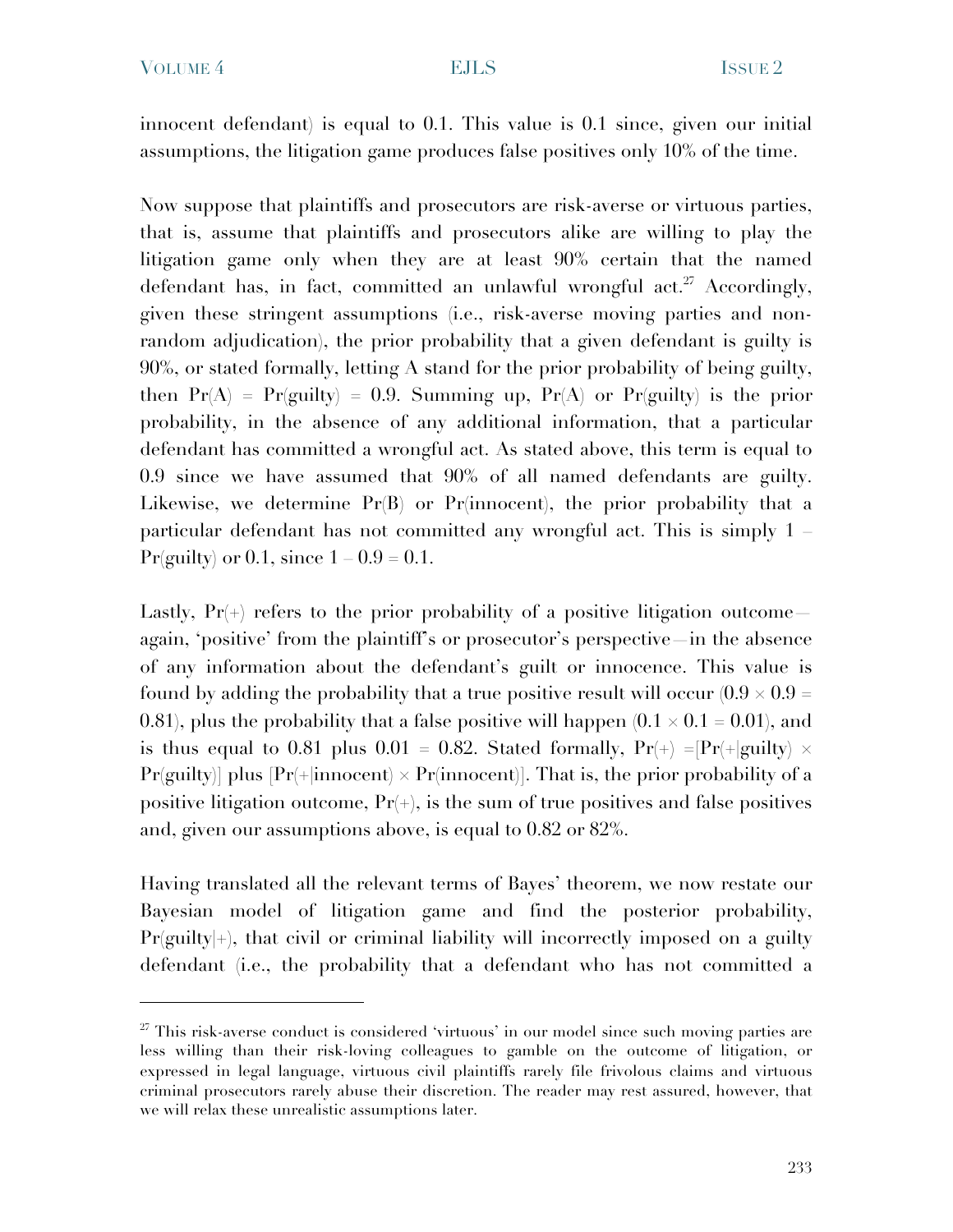wrongful act will nevertheless be incorrectly classified as a wrongful or guilty defendant):

 $Pr(guilly|+) = [Pr(+|guilly) \times Pr(guilly)] \div Pr(+)$  $=$   $[Pr(+|guity) \times Pr(guity)] \div ([Pr(+|guity) \times Pr(guity)] + [Pr(+|innocent) \times$ Pr(innocent)])  $= (0.9 \times 0.9) \div [(0.9)(0.9) + (0.1)(0.1)]$  $= 0.81 \div 0.82 = 0.988$ 

In other words, given our rosy assumptions above, the outcome of any particular litigation game will be highly accurate. Specifically, the probability that a defendant who is found liable for a wrongful act is actually guilty of committing such wrongful act is close to 99%, a value that appears to vindicate Hart and Sacks's optimistic vision of legal process, though there is still a 1% probability that an innocent defendant will nonetheless be found liable. But what happens when the litigation game is played by strategic plaintiffs or zealous prosecutors? That is, what happens when plaintiffs file a greater proportion of frivolous claims (relative to the optimal level of frivolous claims) or when prosecutors routinely 'overcharge' criminal defendants with extraneous or vague offenses (e.g., conspiracy)? We turn to this possibility below.

### **4.2 Non-random adjudication with risk-loving moving parties**

 $\overline{a}$ 

Suppose the litigation game is still highly sensitive and specific as before (i.e., 90% sensitive and 90% specific), but that plaintiffs and prosecutors are riskloving or less-than-virtuous actors. Specifically, assume that the moving parties are willing to play the litigation game even when they are only 60% certain (instead of 90% certain, as we assumed earlier) that the named defendant has committed a wrongful act.<sup>28</sup> The intuition behind this revised assumption is that, in reality, the litigation game might be played by litigants (as well as judges) who are engaged in rent-seeking and self-serving behavior.<sup>29</sup> Thus, with

<sup>28</sup> Such behavior is 'less-than-virtuous' in our model because the moving party is less concerned with the defendant's actual guilt than a risk-averse or virtuous moving party.

 $29$  For further exploration of this problem, see generally Galanter, 'Why the "Haves" Come Out Ahead' (n 3) and Gordon Tullock, *The Logic of the Law* (n 17). In principle, a more hard-core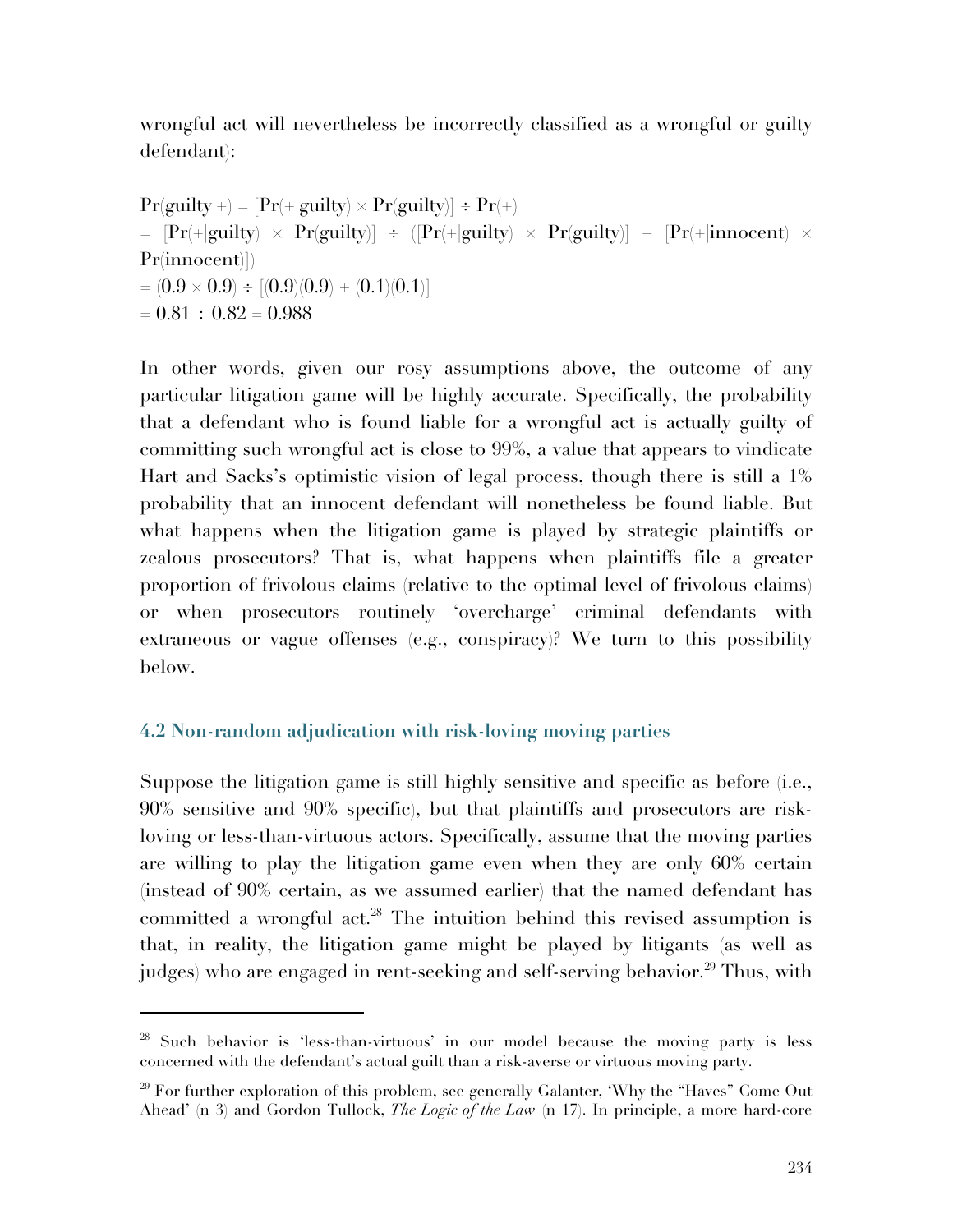risk-loving moving parties, the prior probability, Pr(guilty), that a given defendant is guilty is now only 60%, while the prior probability, Pr(innocent), that a particular defendant has not committed a wrongful act is  $1 - Pr(guity)$ , or 1 – 0.6 = 0.4. Stated formally:  $Pr(gulty) = 0.6$ , and  $Pr(innocent) = 0.4$ .

Next, we find the probability that a guilty defendant will be found guilty, or  $Pr(+|guity)$ . In this variation of our model, the value for  $Pr(+|guity)$  is equal to 0.90 since we continue to assume the litigation game is 90% sensitive.  $Pr(+|innocent)$ , the probability that a particular litigation game will produce a false positive (i.e., the probability that liability will be imposed on an innocent defendant), remains 0.1. Lastly, recall that  $Pr(+)$  is the probability that a true positive result will occur (in this case,  $0.9 \times 0.6 = 0.54$ ), plus the probability that a false positive will happen  $(0.1 \times 0.4 = 0.04)$ , and is thus equal to 0.54 plus 0.04 = 0.58. Stated formally,  $Pr(+) = [Pr(+|guity) \times Pr(guity)]$  plus  $[Pr(+|innocent) \times$  $Pr(innocent)] = 0.54$  plus  $0.4 = 0.58$ .

Given these revised assumptions non-random adjudication and less-thanvirtuous plaintiffs—we now find the posterior probability that liability will be correctly imposed on a guilty or wrongful defendant as follows:

 $Pr(guilly|+) = [Pr(+|guilly) \times Pr(guilly)] \div Pr(+)$  $=$   $[Pr(+|guity) \times Pr(guity)] \div ([Pr(+|guity) \times Pr(guity)] + [Pr(+|innocent) \times$ Pr(innocent)])  $= (0.9 \times 0.6) \div [(0.9)(0.6) + (0.1)(0.4)]$  $= 0.54 \div 0.58 = 0.931$ 

In this case, despite the presence of risk-loving moving parties, the outcome of any particular litigation game will still be highly reliable. Specifically, although there is a 7% chance that an innocent defendant will be found liable, the posterior probability that a defendant who is found liable for a wrongful act is

<sup>&#</sup>x27;risk-loving' moving party might be willing to gamble on the litigation game even when he or she is only 50% certain of the outcome. Nevertheless, we assume that a risk-loving moving party requires a 60% probability of a positive litigation outcome simply because he or she must expend resources to play the litigation game. Put another way, since the litigation game is not costless—a point made in F.E. Guerra-Pujol, 'Coase's Paradigm' (2011) 1 Indian JLE 1, 27-32; see also Galanter, 'Why the "Haves" Come Out Ahead' (n 3)—and thus, broadly speaking, the higher the cost of playing the litigation game (relative to the resources of the moving party), the more risk-averse an otherwise risk-loving moving party will be.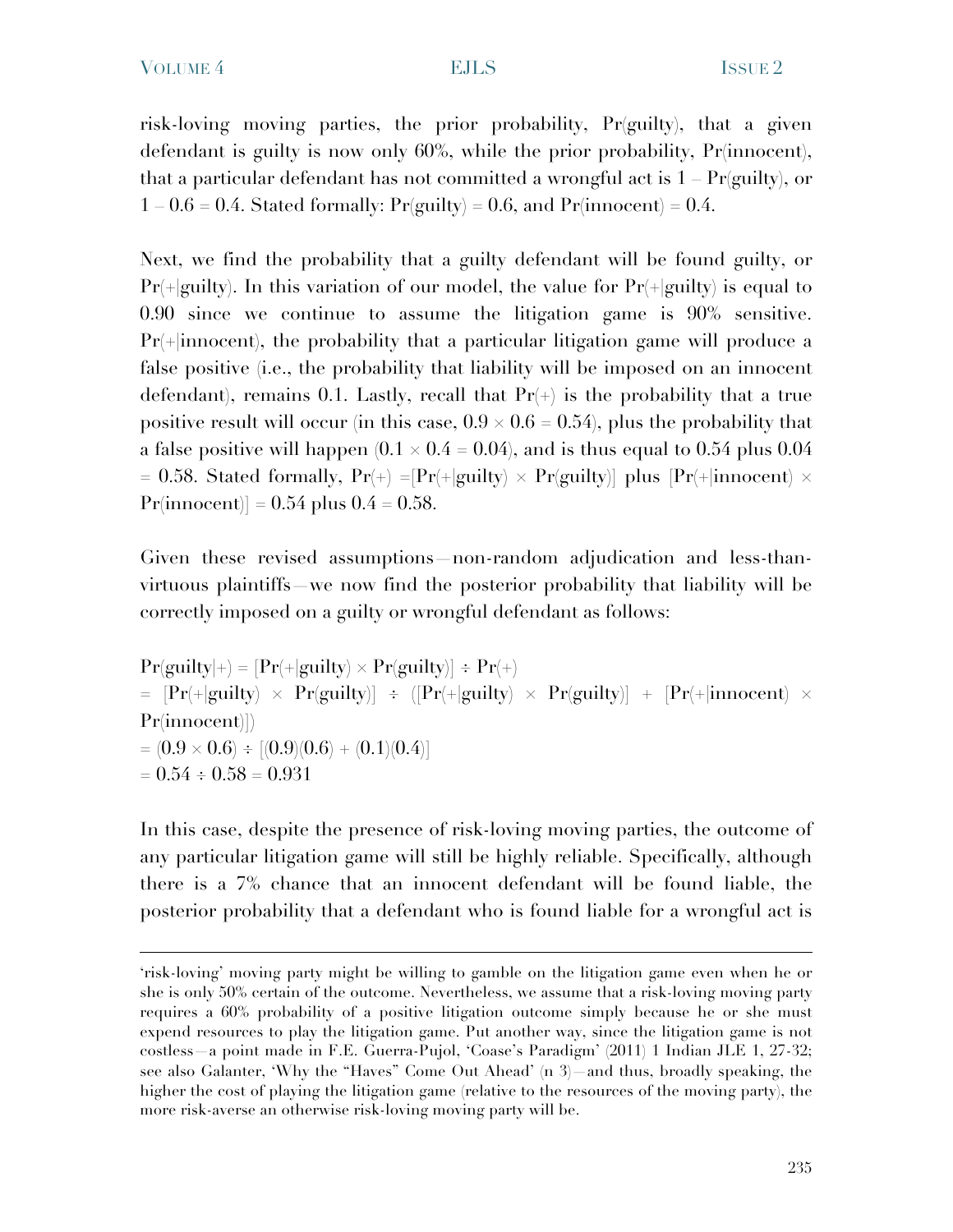actually guilty is still 93%, a value that, once again, appears to affirm the Hart and Sacks vision of the legal system.<sup>30</sup> But now, consider what happens when litigation is a crapshoot, that is, stated formally, what happens when the litigation game is only 50% sensitive and 50% specific?

#### **4.3 Random adjudication with risk-averse moving parties**

Suppose now that the litigation game is only 50% sensitive and 50% specific. In other words, suppose litigation games are completely random.<sup>31</sup> Under this seemingly unusual scenario, the process of adjudication is no better than a coin toss. Although this assumption may appear fanciful, as we explained earlier,<sup>32</sup> the randomness of adjudication might be a function of the level of the complexity or the level of ambiguity of the applicable legal doctrines (e.g., assumption of risk) or procedural rules (e.g., res judicata). In plain English, the more complex or ambiguous the applicable law is, the more random or arbitrary the outcome of litigation will be.

In summary, random adjudication produces purely random results, no better than a coin toss, since it will correctly determine with one-half probability, or p  $= 0.5$ , whether the defendant has or has not committed a wrongful act. Given this inherent randomness, along with the presence of virtuous or risk-averse moving parties, we now turn to Bayes' rule to determine the posterior probability that liability will be incorrectly imposed on an innocent defendant (i.e., the probability that a defendant who has not committed a wrongful act will be incorrectly classified as a wrongful or guilty defendant). Again, let 'guilt' stand for a guilty defendant, 'innocent' an innocent defendant, and the symbol + the event of a positive litigation outcome for the moving party (plaintiff or prosecutor). Next, we find the values for  $Pr(guil)$ ,  $Pr(innocent)$ ,  $Pr(+|guilt)$ ,  $Pr(+|innocent)$ , and  $Pr(+)$ .

<sup>30</sup> Hart & Sacks, *The Legal Process* (n 26).

<sup>&</sup>lt;sup>31</sup> To this end, consider the following statement by one of the author's favorite professors in law school: 'Litigation is a crapshoot'. John Langbein, Sterling Professor of Law and Legal History, Yale Law School (New Haven, Conn). The author does not recall the precise date when this proposition was made, but this statement, like Holmes's prediction theory of law, has had a profound influence on our thinking about the legal process. For an empirical exploration of the randomness of litigation, see F.E. Guerra-Pujol, 'Chance and Litigation' (n 25).

 $32$  See text accompanying notes 24 and 25.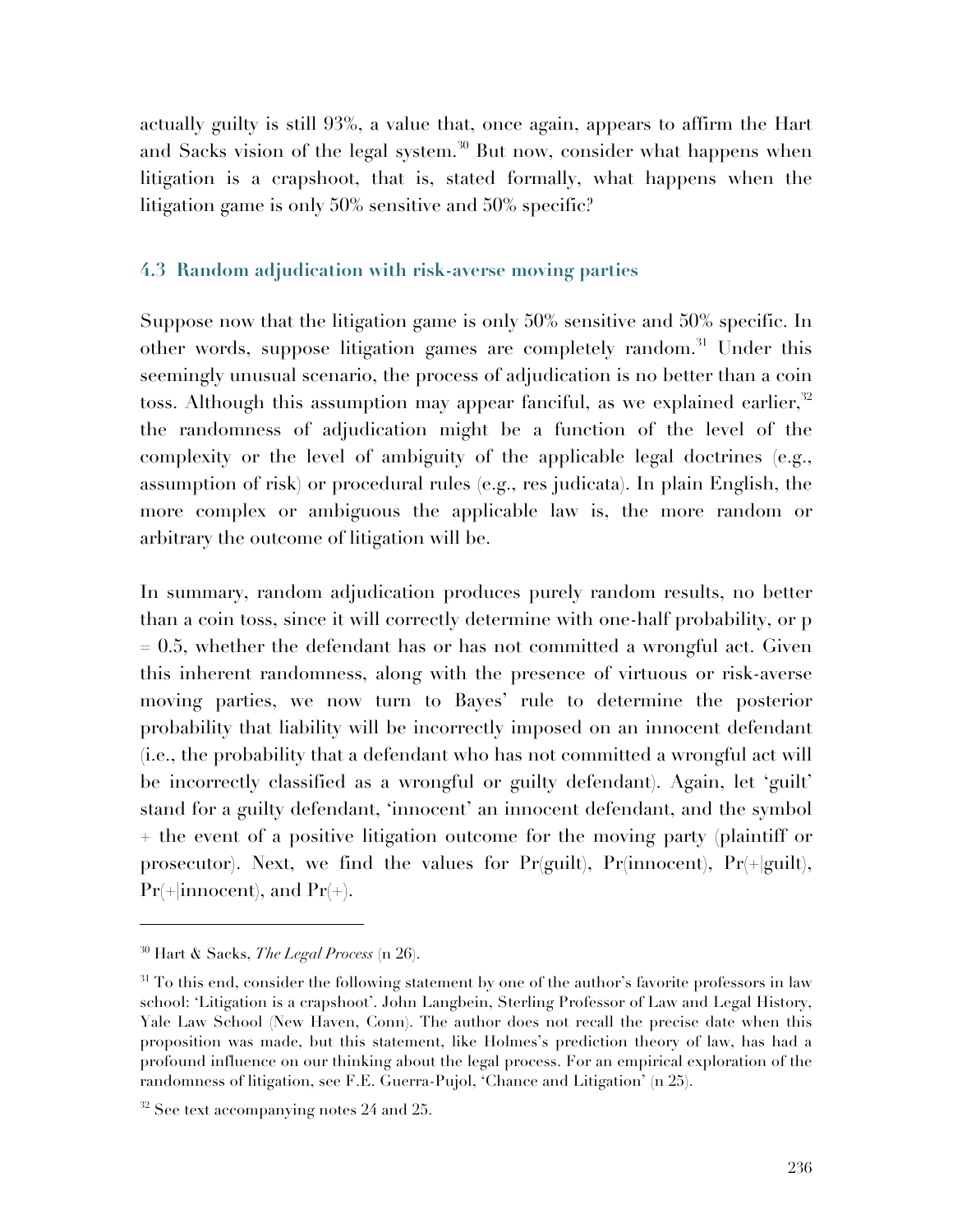First, assuming that plaintiffs and prosecutors are virtuous or risk-averse actors and thus are willing to play the litigation game only when they are at least 90% certain that the named defendant is guilty, then  $Pr(gulty)$ , the prior probability in the absence of other information that a particular defendant has committed a wrongful act, will be equal to 0.9, or stated formally,  $Pr(gulity) = 0.9$ . Likewise, Pr(innocent), the prior probability in the absence of other information that a particular defendant has not committed a wrongful act, is simply  $1$  Pr(guilty) or 0.1, since  $1 - 0.9 = 0.1$ 

Next,  $Pr(+|gui]}$ , the probability that liability will be imposed on a defendant who is actually guilty, is 0.5 since the litigation game in this variation of our model purely random (i.e., 50% sensitive). Similarly, Pr(+|innocent), the probability that liability will be imposed on an innocent defendant, is also 0.5 since, given our revised assumptions, the litigation game will produce a false positive half of the time the game is played.

Lastly, recall that  $Pr(+)$  is the sum of true positives and false positives, that is, the prior probability of a positive litigation outcome, positive from the plaintiff's or prosecutor's perspective, in the absence of any information about the defendant's guilt or innocence. Specifically, given our assumptions above, this value is equal to 0.5, that is,  $0.5 \times 0.9 = 0.45$  (true positives) plus  $0.5 \times 0.1 =$ 0.05 (false positives). Thus, the prior probability of a positive litigation outcome,  $Pr(+)$ , absent any information about the defendant's guilt or innocence, is equal to 50%.

Thus, given random adjudication and virtuous or risk-averse plaintiffs, we apply Bayes' theorem as follows:

 $Pr(guilly|+) = [Pr(+|guilly) \times Pr(guilly)] \div Pr(+)$  $=$   $[Pr(+|guity) \times Pr(guity)] \div ([Pr(+|guity) \times Pr(guity)] + [Pr(+|innocent) \times$ Pr(innocent)])  $= (0.5 \times 0.9) \div [(0.5)(0.9) + (0.5)(0.1)]$  $= 0.45 \div 0.50 = 0.9$ 

This result is perhaps the most surprising one thus far. Even when the litigation game is a purely random process, no better than a coin toss, the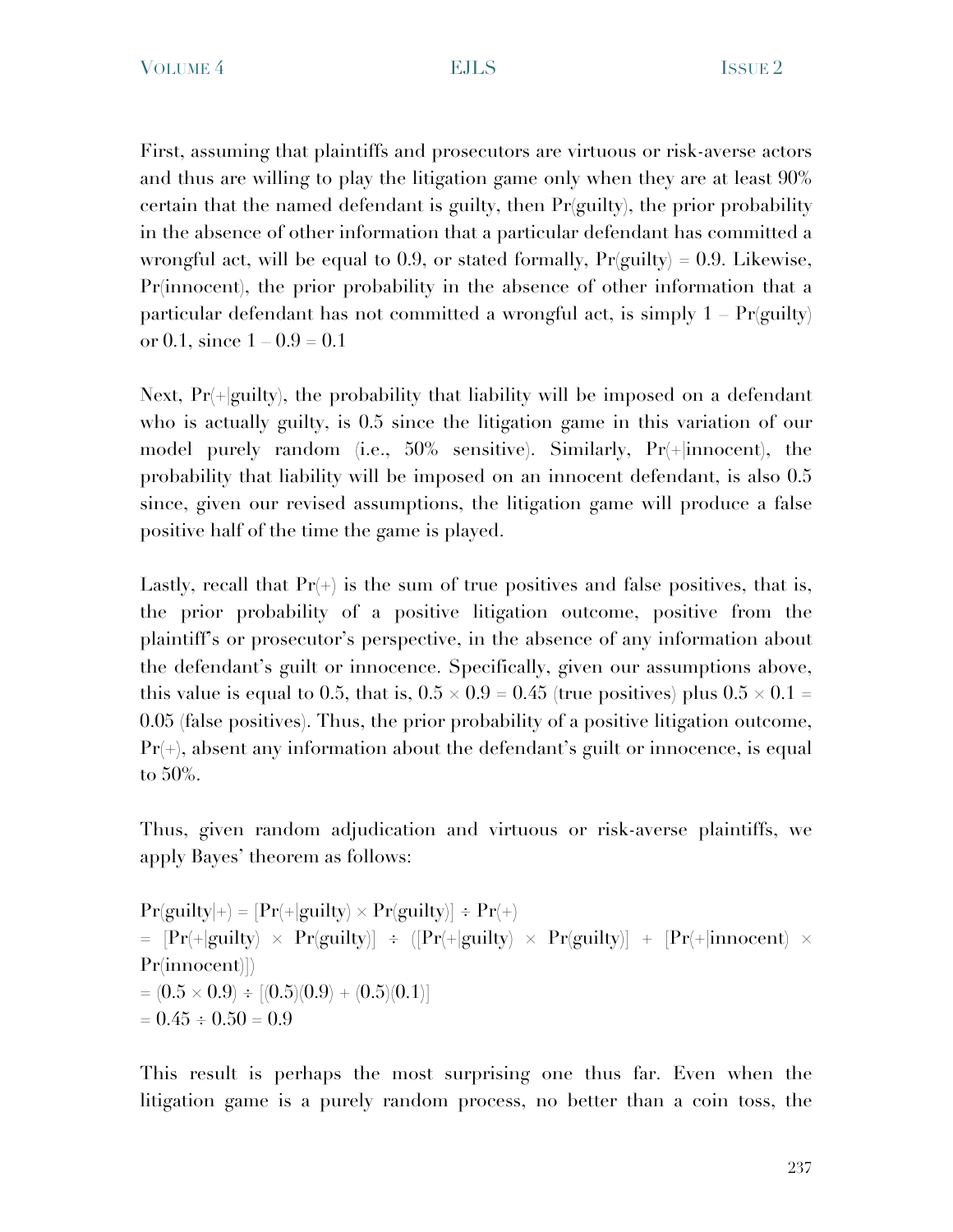outcome of any individual litigation game will still be highly reliable, given the presence of virtuous moving parties. Specifically, under this scenario there is a 90% probability that a defendant who is found liable for a wrongful act is, in fact, actually guilty. 33Although this value is less than the corresponding values for  $Pr(guily|+)$  in the previous two permutations of the model (subsections 4.1) and 4.2 above), this difference is marginal at best, considering the enormous qualitative differences between non-random adjudication and a purely random legal system. The present permutation of the model, however, assumes the presence of virtuous plaintiffs and prosecutors. What happens when the litigation game is purely random and the moving parties are less-than-virtuous? We explore this intriguing possibility in subsection 4.4 below.

### **4.4 Random adjudication with risk-loving moving parties**

Now suppose the litigation game is still a crapshoot but that plaintiffs and prosecutors are risk-loving or 'less-than-virtuous'; that is, assume that the moving parties are more willing to gamble than their virtuous colleagues. Specifically, we will assume that the litigation game is 50% sensitive and 50% specific and that plaintiffs and prosecutors are willing to play the litigation game even when they are only 60% certain that the named defendant has committed a wrongful act. Although these assumptions do not appear to be plausible, this permutation of our model, however implausible, may nevertheless provide an instructive counter-factual or hypothetical illustration of our Bayesian approach to litigation.34

Given our revised assumptions (i.e., random results and risk-loving or less than virtuous actors), we once again turn to Bayes' theorem to determine the posterior probability that liability will be incorrectly imposed on an innocent defendant (i.e., the probability that a defendant who has not committed a wrongful act will be incorrectly classified as a wrongful or guilty defendant), and once again, 'guilt' stands for a guilty defendant, 'innocent' indicates an

 $33$  In other words, even when the outcome of litigation is random, there is only a  $10\%$  chance that an innocent defendant will be found guilty or civilly or criminally liable.

 $34$  This scenario, however, would be plausible in the presence of risk-loving actors, or if we picture the litigants as pure gamblers.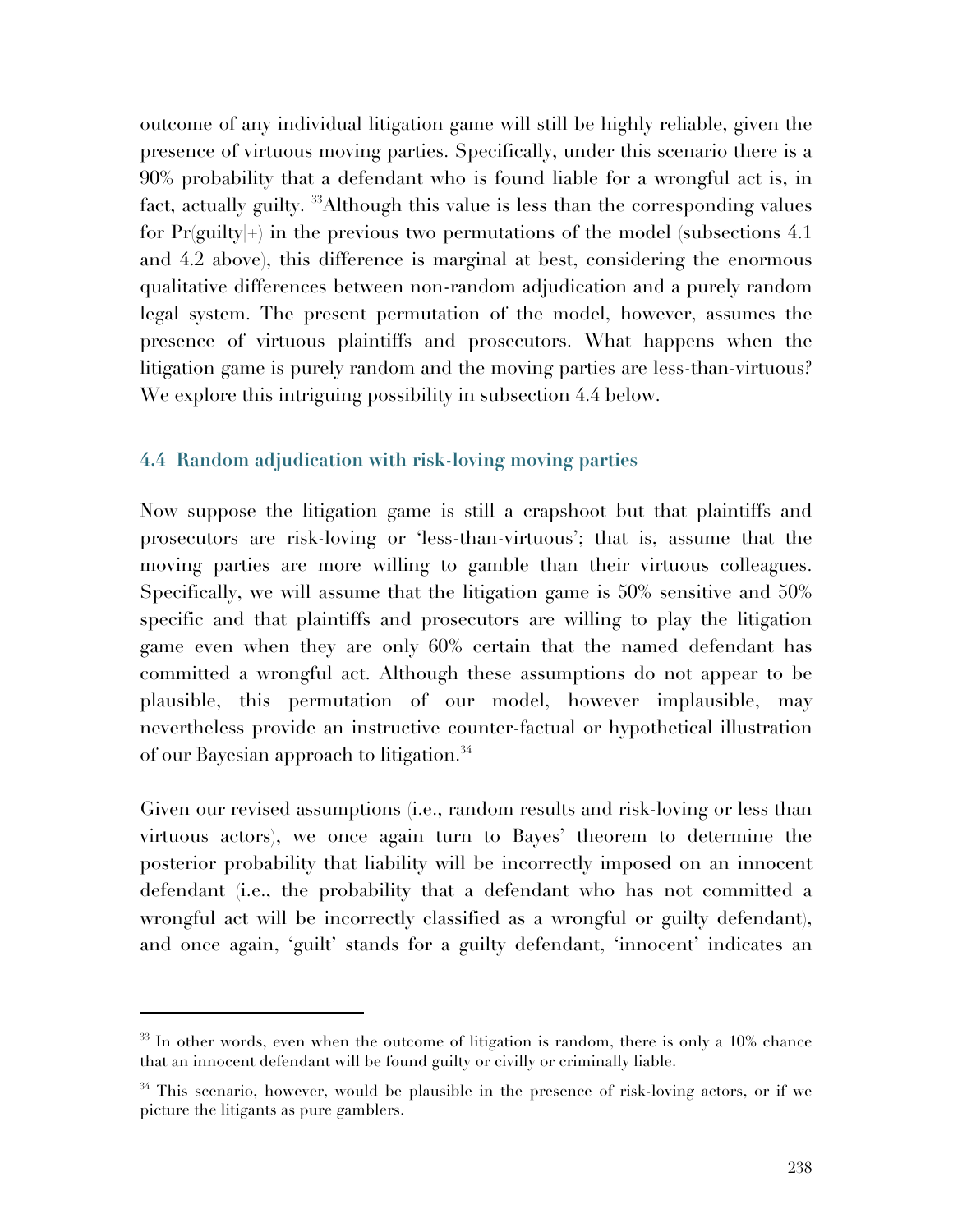innocent defendant, and the symbol + represents the event of a positive litigation outcome for the plaintiff or prosecutor.

As such, in the absence of any additional information or evidence,  $Pr(gulity)$ , the prior probability that a particular defendant has committed a wrongful act, is equal to 0.6, while Pr(innocent), the prior probability that a particular defendant has not committed a wrongful act, is  $0.4$  (i.e., 1 – Pr(guilty), or 1 0.6). Next,  $Pr(+|guity)$ , the probability that liability will be imposed on a defendant who is actually guilty, and Pr(+|innocent), the probability that liability will be imposed on an innocent defendant, are both equal to 0.5 since, given our assumptions, this version of the litigation game is purely random. Lastly,  $Pr(+)$ , the sum of true positives and false positives, is also 0.5 since, given our assumptions above,  $0.5 \times 0.6 = 0.3$  (true positives) and  $0.5 \times 0.4 = 0.2$  (false positives), or put another way, the prior probability of a positive litigation outcome (again, from the plaintiff's or prosecutor's perspective), absent any information about the defendant's guilt or innocence, is equal to 50%.

Therefore, given random adjudication and risk-loving plaintiffs, we now apply Bayes' theorem as follows:

 $Pr(guilly|+) = [Pr(+|guilly) \times Pr(guilly)] \div Pr(+)$  $=$   $[Pr(+|guity) \times Pr(guity)] \div ([Pr(+|guity) \times Pr(guity)] + [Pr(+|innocent) \times$ Pr(innocent)])  $= (0.5 \times 0.6) \div [(0.5)(0.6) + (0.5)(0.4)]$  $= 0.3 \div by 0.5 = 0.6$ 

What is most surprising about this result is the ability of the litigation process to produce reliable results more than half the time, even when the underlying litigation game itself is purely random and even when the actors are less than virtuous. Specifically, the probability that the outcome of any individual litigation game will be accurate is 60%, even though the underlying litigation game is purely random, no more reliable than a coin toss. One way of explaining this potential paradox is to take another look at the  $Pr(guity)$  term: the prior probability in the absence of additional information that a defendant selected at random is guilty (i.e., the prior probability that a particular defendant has committed a wrongful act). This prior probability term exerts a decisive influence in the fourth permutation of our model precisely because the